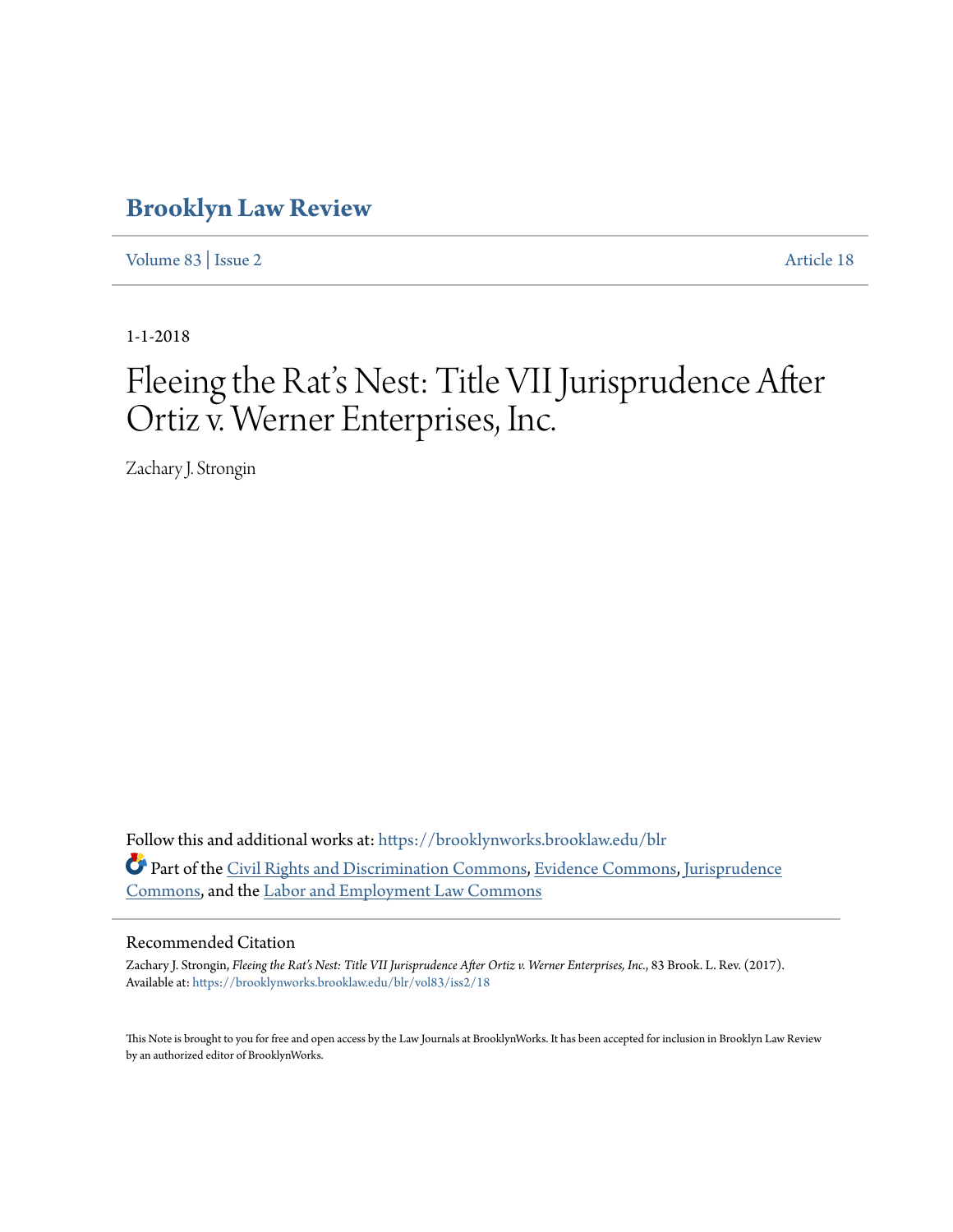# Fleeing the Rat's Nest

# TITLE VII JURISPRUDENCE AFTER *ORTIZ V. WERNER ENTERPRISES, INC.*

#### INTRODUCTION

In a recent opinion in *Ortiz v. Werner Enterprises, Inc.*, the United States Court of Appeals for the Seventh Circuit clarified its standard for reviewing Title VII evidence in employment discrimination cases, ushering forth a drastically more plaintiff-friendly standard in the process.<sup>1</sup> *Ortiz* is wellworth exploring for the following reasons. Practically, the new standard will affect employees in how their evidence is evaluated in employment cases in the Seventh Circuit. From an employee's perspective this is a positive change, but the likely increase in the number of charges filed under Title VII poses a possible challenge to the judicial system.<sup>2</sup> But more important to this note, *Ortiz* suggests a shift away from longstanding federal Title VII jurisprudence to a more holistic approach. This, in turn, has wide implications on the usefulness of a tangled but delicate web of standards that courts have created to resolve Title VII claims.

*McDonnell Douglas Corp. v. Green*, <sup>3</sup> decided in 1973, set forth the standard for judicial review of Title VII employment discrimination claims nearly a decade after the Civil Rights Act was born<sup>4</sup> and has been the law since. Exploring the *Ortiz* decision, however, it is apparent that the Seventh Circuit may have indirectly relegated the *McDonnell Douglas* analysis to the sideline.<sup>5</sup> In the *Ortiz* opinion, while affirming *McDonnell Douglas* as the proper standard, Judge Easterbrook also explained that when it comes to a plaintiff's discrimination

<sup>1</sup> Ortiz v. Werner Enter., Inc., 834 F.3d 760 (7th Cir. 2016).

<sup>2</sup> Comparing five-year periods from 2001–2005 and 2011–2015 there has been a 17 percent increase in the number of discrimination charges filed nationally. *Charge Statistics (Charges Filed with EEOC): FY 1997 Through FY 2016*, U.S. EQUAL EMP. OPPORTUNITY COMM'N [hereinafter *EEOC Charge Statistics*], https://www.eeoc.gov/eeoc/ statistics/enforcement/charges.cfm [https://perma.cc/9YNB-37MW].

<sup>3</sup> McDonnell Douglas Corp. v. Green, 411 U.S. 792, 802 (1973).

<sup>4</sup> *See* Tex. Dep't of Cmty. Aff. v. Burdine, 450 U.S. 248, 252–56 (1981).

<sup>5</sup> *Ortiz*, 834 F.3d at 765.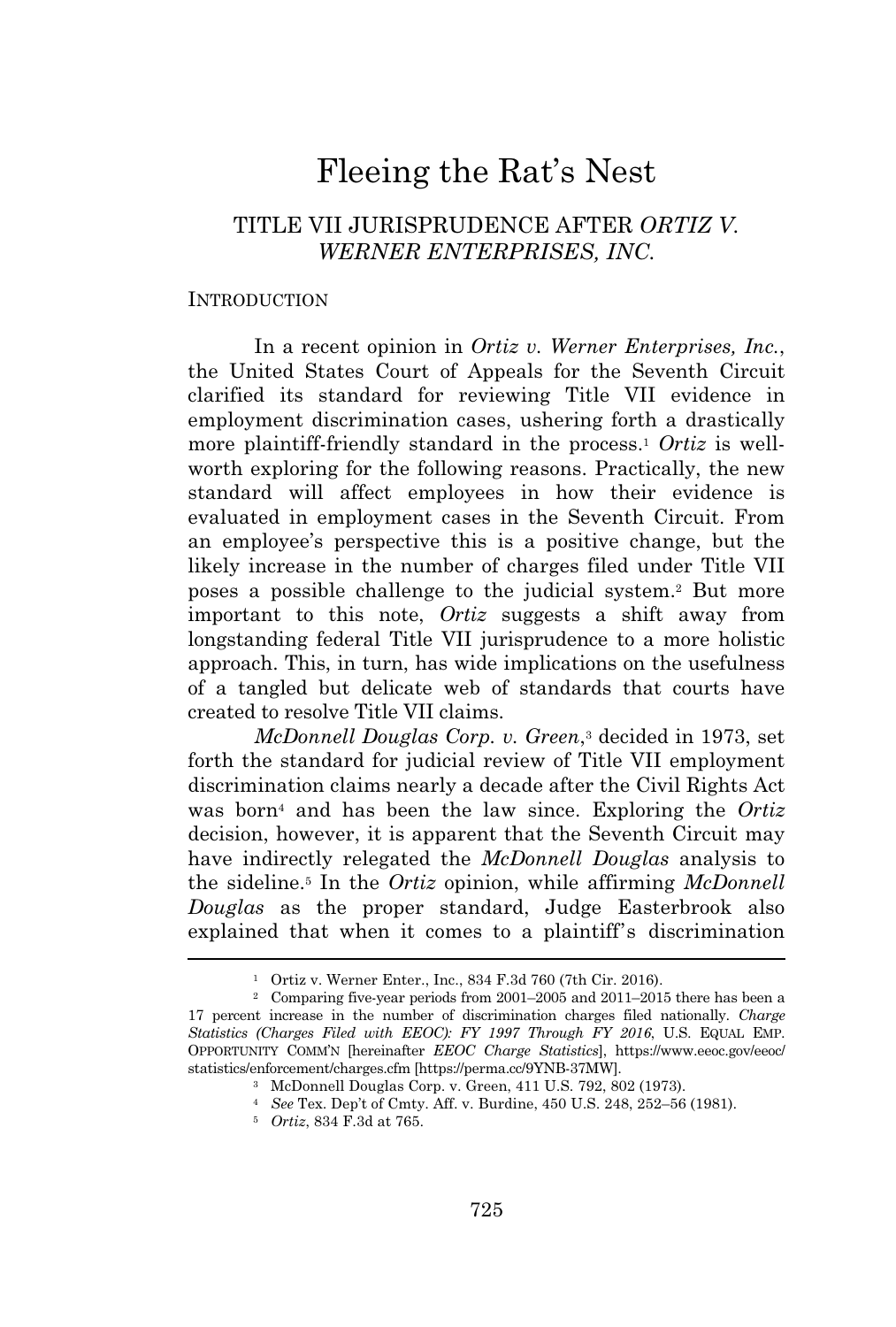claim at the summary judgment stage, evidence "must be evaluated as a whole," and that courts should avoid applying a "rat's nest of surplus tests."<sup>6</sup> As a result of this language, employers within the jurisdiction of the Seventh Circuit may have a more difficult time prevailing at the summary judgment stage,<sup>7</sup> as courts will now evaluate plaintiffs' evidence as a whole8 whether the evidence is direct or indirect (circumstantial) evidence of discrimination—rather than using the "rat's nest" multipronged tests and standards that have developed since *McDonnell Douglas*. 9

The development and respective confusion over the various divergent tests and standards has infected even the Supreme Court. For instance, prior to *Ortiz*, the Court attempted to clarify the application of the *McDonnell Douglas* analysis to Title VII retaliation claims<sup>10</sup> in *University of Texas Southwestern Medical Center v. Nassar*. <sup>11</sup> In *Nassar*, responding to the general confusion over what causation standard applied to retaliation claims, the Court held that "Title VII [employment discrimination] retaliation claims must be proved according to traditional principles of but-for causation" which "requires proof

<sup>&</sup>lt;sup>6</sup> *Id.* at 766 (internal quotations omitted).

<sup>7</sup> The district court in *Ortiz* granted summary judgment to Werner, the employer. *Ortiz*, 834 F.3d at 763. When reviewing a motion for summary judgment, a court will "determine whether a genuine issue of material fact exists for trial, which is the case where 'there is sufficient evidence favoring the nonmoving party for a jury to return a verdict for that party.'" Bombard v. Fort Wayne Newspapers, Inc., 92 F.3d 560, 562 (7th Cir. 1996) (quoting Anderson v. Liberty Lobby, Inc., 477 U.S. 242, 249 (1986)). "The court shall grant summary judgment if the movant shows that there is no genuine dispute as to any material fact and the movant is entitled to judgment as a matter of law." Fed. R. Civ. P. 56(a).

<sup>8</sup> *See, e.g.*, Lord v. High Voltage Software, Inc., 839 F.3d 556, 563 (7th Cir. 2016) ("The parties discuss the 'direct' and 'indirect' evidence of causation and debate whether the record demonstrates a 'convincing mosaic' establishing retaliatory discharge, but we have recently jettisoned that approach in favor of a more straightforward inquiry: Does the record contain sufficient evidence to permit a reasonable fact finder to conclude that retaliatory motive caused the discharge?").

<sup>9</sup> Scholars, like judges, have proposed solutions to the problems that *McDonnell Douglas* promote in the past—yet cases like *Ortiz* demonstrate why the issue deserves continued treatment and scrutiny. *See generally* Denny Chin & Jodi Golinsky, *Moving Beyond* McDonnell Douglas*: A Simplified Method for Assessing Evidence in Discrimination Cases*, 64 BROOK. L. REV. 659 (1998); Kenneth R. Davis, *The Stumbling Three-Step, Burden-Shifting Approach in Employment Discrimination Cases*, 61 BROOK. L. REV. 703 (1995).

<sup>10</sup> *See infra* Section I.A. An example of Title VII retaliation claim might involve an employer demoting an employee for complaining to a manager about some form of discrimination. Crawford v. Metro. Gov't of Nashville & Davidson Cty., Tenn., 555 U.S. 271, 273 (2009) (Title VII's protection against retaliation applies to "employee[s] who speak[] out about discrimination . . in answering questions during an employer's internal investigation").

<sup>11</sup> *See* Univ. of Tex. Sw. Med. Ctr. v. Nassar, 133 S. Ct. 2517 (2013).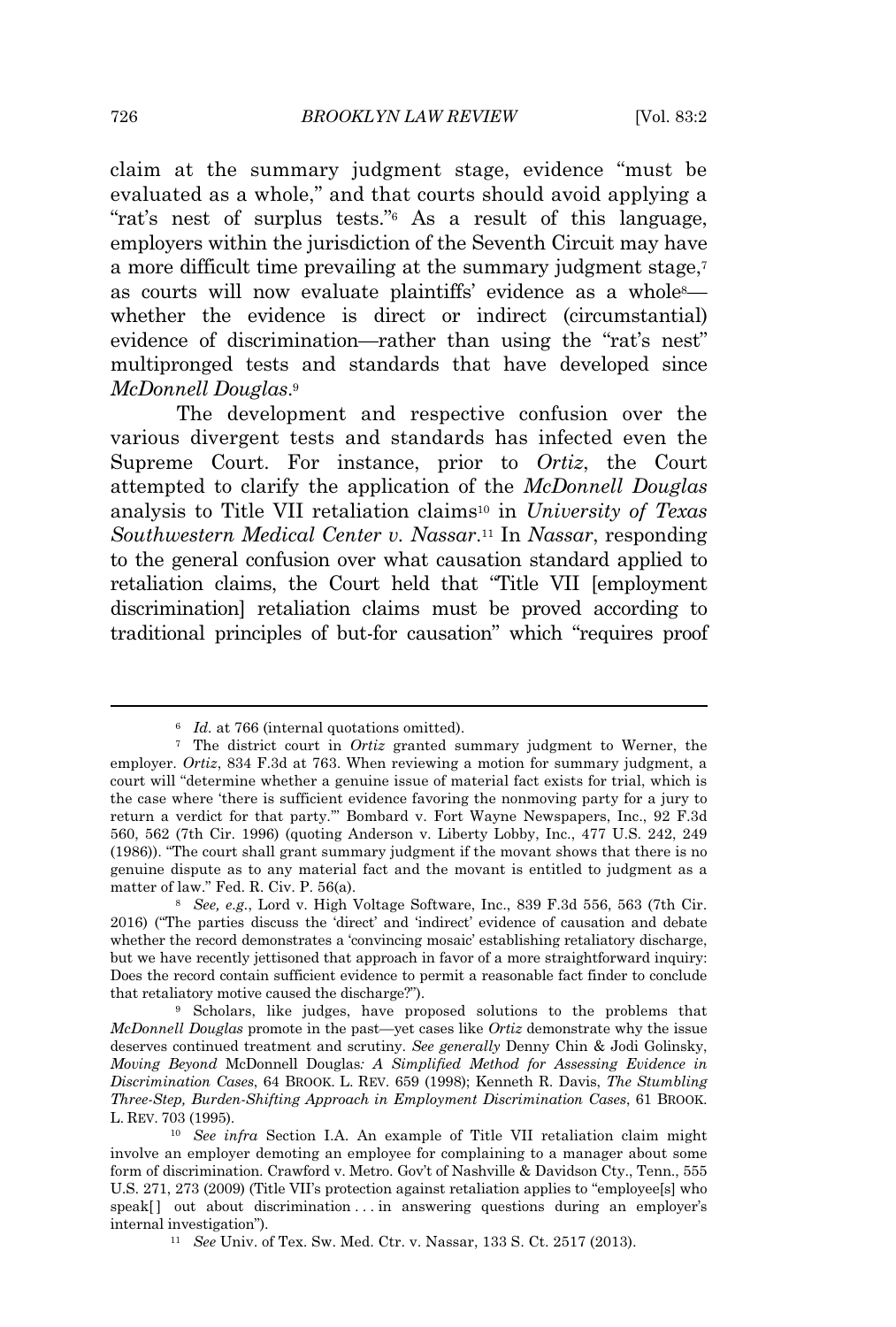that the unlawful retaliation would not have occurred in the absence of the alleged wrongful action or actions of the employer."<sup>12</sup>

But *Nassar*'s new rule only seemed to further confuse courts in analyzing Title VII cases in the following years. Lower courts began to ask: to which prong of the *McDonnell Douglas* analysis did the "but for" causation requirement apply?<sup>13</sup> Federal courts of appeals have since applied the "but for" requirement to the first prong,<sup>14</sup> the third (pretext) prong,<sup>15</sup> and have also suggested that it applies to the entire analysis.<sup>16</sup> Other courts have stated that *Nassar* did not affect the *McDonnell Douglas* analysis.<sup>17</sup>

This has resulted in a messy circuit split. The Tenth Circuit applies the "but for" requirement to one prong, while the Third and Fourth Circuits have indicated that the "but for" requirement applies to a different prong.<sup>18</sup> One can thus read *Ortiz* as a signal to the legal community in the U.S. that at least some judges or courts may be growing tired of applying the confusing "rat's nest" of multipronged tests when it comes to *McDonnell Douglas* and Title VII employment discrimination cases.

This note explores *Ortiz* in depth, how other circuits analyze *McDonnell Douglas* and Title VII claims, and how *Ortiz* relates to *McDonnell Douglas* and its progeny and Title VII jurisprudence in general. Part I provides a brief background on (1) the Civil Rights Act of 1964 and the motivation behind employment discrimination legislation; and (2) the *McDonnell Douglas* framework and its rationale. Part II

<sup>12</sup> *Id.* at 2533.

<sup>13</sup> *See* Smith v. Bd. of Supervisors of S. Univ., 656 F. App'x 30, 33 n.4 (5th Cir. 2016) (acknowledging the "disagreement among the circuits regarding whether [*Nassar*] requires a plaintiff to show but-for causation as part of [a] prima facie case of retaliation, or only at the third step of the *McDonnell Douglas* framework to rebut an employer's legitimate stated reason for the adverse employment action").

<sup>14</sup> Foster v. Mountain Coal Co., 830 F.3d 1178, 1191 n.7 (10th Cir. 2016) (noting that in certain situations the "plaintiff must show evidence of but-for causation at the prima facie stage of the *McDonnell Douglas* framework" while also acknowledging that other circuits disagree).

<sup>15</sup> *See* Young v. City of Phila. Police Dep't, 651 F. App'x 90, 92 (3d Cir. 2016) (finding that the district court erred in applying the "but for" requirement at the prima facie stage as opposed to at the pretext stage); Nicholson v. Securitas Sec. Servs. USA, Inc., 830 F.3d 186, 189 (5th Cir. 2016) (if the defendant provides a legitimate reason for employee's termination, a plaintiff "must then rebut [the] explanation as pretextual, that is, she must prove [the defendant] would not have terminated her but for her age").

<sup>16</sup> Guessous v. Fairview Prop. Invs., LLC, 828 F.3d 208, 217 (4th Cir. 2016) ("As the district court noted, the plaintiff's burden to show pretext merges with the plaintiff 's ultimate burden of persuading the court that she was a victim of intentional discrimination." (internal quotation marks omitted)).

<sup>17</sup> Foster v. Univ. of Maryland-E. Shore, 787 F.3d 243, 251 (4th Cir. 2015) ("We therefore hold that *Nassar* does not alter the causation prong of a prima facie case of retaliation.").

<sup>18</sup> *See supra* notes 13–16 and accompanying text.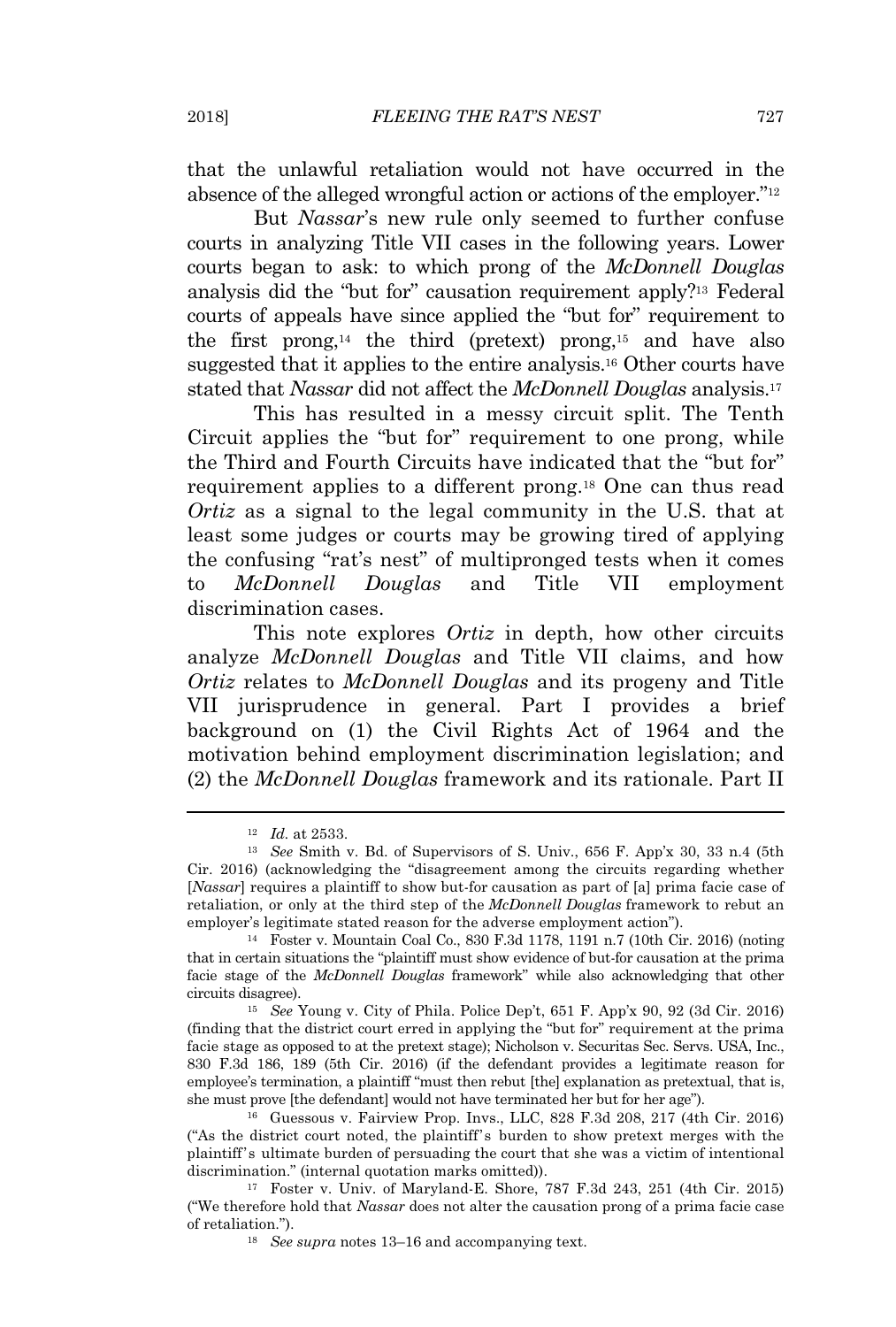discusses *Nassar* and how since 2013 courts have struggled to apply *McDonnell Douglas* in a uniform way, with the Supreme Court only adding to the confusion. Part III analyzes *Ortiz* and recounts subsequent reaction to the decision, and Part IV reviews *Ortiz*'s possible effect on the *McDonnell Douglas* analysis and Title VII claims going forward. Part V concludes that courts should follow *Ortiz*'s lead and evaluate employees' evidence as a whole at the summary judgment stage, rather than applying different standards or sorting through indirect and direct evidence.

## I. HISTORICAL OVERVIEW OF TITLE VII JURISPRUDENCE

Because *Ortiz* foreshadows a possible departure from established Title VII jurisprudence,<sup>19</sup> it is useful to remember why the analysis of Title VII cases is so important, why employment discrimination jurisprudence matters today, and how courts have evaluated Title VII claims over the last few decades. If, as some have argued, the purpose of the law and the judiciary is to promote justice,<sup>20</sup> a brief history of Title VII is needed in order to gain a sense of the purpose of the statute, and why any changes to the balance the Supreme Court has struck in its Title VII jurisprudence would be so impactful.

#### *A. The Civil Rights Act of 1964 and the Birth of Title VII*

The enactment of the Voting Rights Act of 1964 was historic. Senator Hubert Humphrey, invoking the words of the Founding Fathers and the U.S. Constitution's preamble while introducing the bill in Congress, remarked that it is the responsibility of the government to recognize that the Preamble was merely a prelude to the Civil Rights Act of 1964 and that the iconic phrase read "We, the people of the United States—Not

<sup>19</sup> *See infra* Part IV for reaction and commentary on *Ortiz*.

<sup>20</sup> *See* Union Ins. Co. v. Hoge, 62 U.S. 35, 50 (1858) ("[I]t is the object of all law to promote justice and honest dealing"); *see also* Plaut v. Spendthrift Farm, Inc., 514 U.S. 211, 266 (1995) (Stevens, J., dissenting) (discussing the judiciary's mission "of administering justice impartially"); Laird v. Tatum, 409 U.S. 824, 838 (1972) ("The oath prescribed by 28 U.S.C. § 453 that is taken by each person upon becoming a member of the federal judiciary requires that he administer justice without respect to persons, and do equal right to the poor and to the rich, that he faithfully and impartially discharge and perform all the duties incumbent upon [him] . . . agreeably to the Constitution and laws of the United States." (alteration in original) (internal quotation marks omitted)); Bridges v. California, 314 U.S. 252, 284–85 (1941) (Frankfurter, J., dissenting) ("From the earliest days of the English courts, [courts] have encountered obstructions to doing that for which they exist, namely, to administer justice impartially and solely with reference to what comes before them.").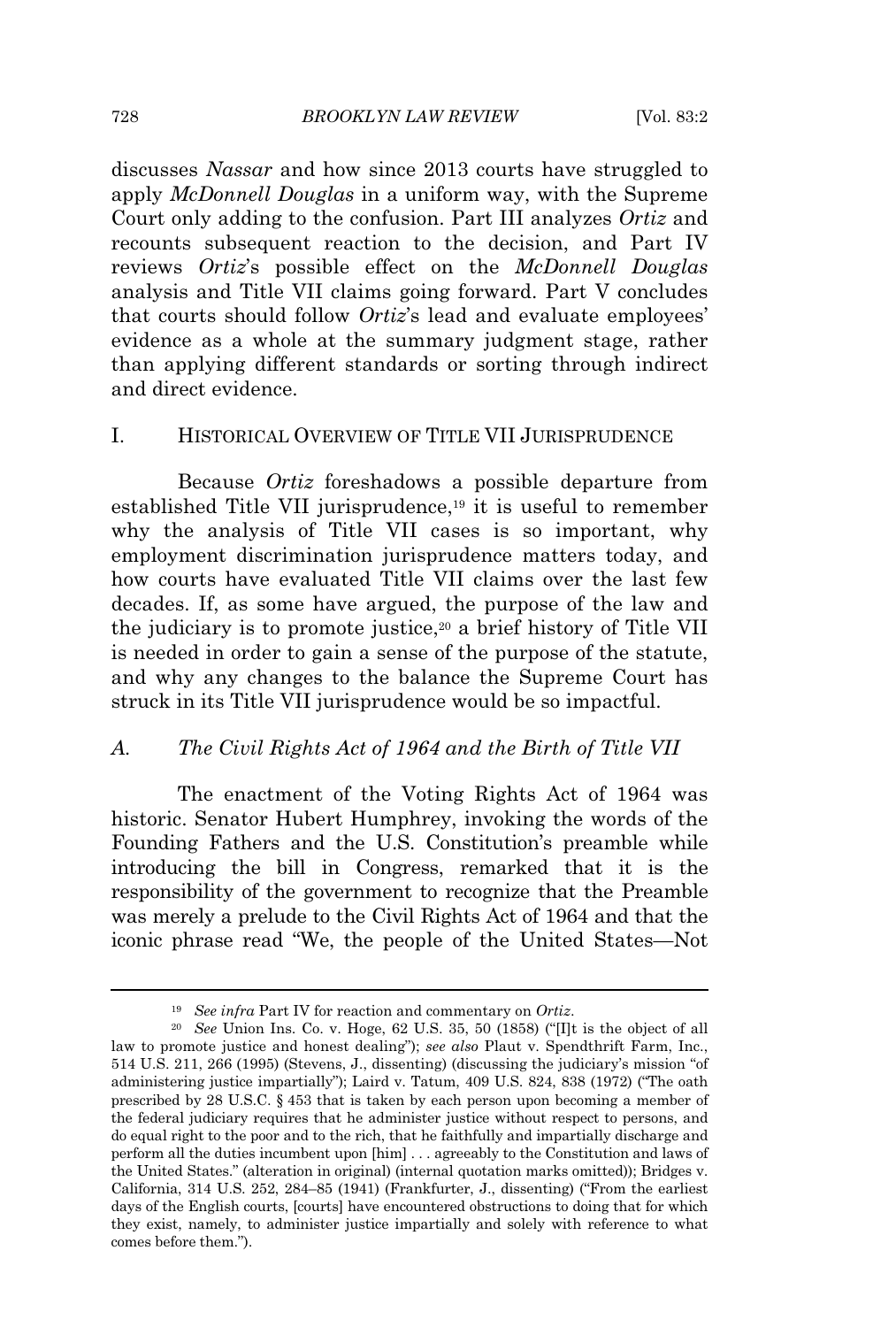white people, colored people, short people, or tall people, but simply: We the people."<sup>21</sup> In phrasing the passage of the bill in such a way, Senator Humphrey made it clear that the purpose of the Civil Rights Act was to help stem the tide of prejudice and inequality in various realms of public and private life in the United States.<sup>22</sup>

One driving force for the inclusion of Title VII in the Civil Rights Act of 1964 was "to assure equality of employment opportunities by eliminating those practices and devices that discriminate on the basis of race, color, religion, sex, or national origin, in an effort to open employment opportunities for African Americans in occupations which had been traditionally closed to them."<sup>23</sup> In the years after the Act's passage, however, the courts struggled to determine what elements would constitute a proper claim under Title VII's anti-employment discrimination provisions and were unable to come to an agreement on how a Title VII claim should be evaluated at the judicial level.<sup>24</sup>

<sup>21</sup> 88th Cong. Rec. 6527–28 (Mar. 30, 1964) (testimony of Senator Hubert Humphrey); *see also* U.S. CONST. pmbl.

<sup>22</sup> *See* Barefoot Sanders, *The Civil Rights Act of 1964*, 27 TEX. B.J. 931, 1014 (1964) ("The venerable code of equity law commands 'for every wrong, a remedy.' But in too many communities, in too many parts of the country, wrongs are inflicted on [African American] citizens for which no effective remedy at law is clearly and readily available."); *id.* (discussing President Kennedy's message to Congress regarding the proposed Civil Rights Act of 1963 and that Congressional inaction will lead to "endangering domestic tranquility, retarding our Nation's economic and social progress and weakening the respect with which the rest of the world regards us"); *see also* Paulette Brown, *The Civil Rights Act of 1964*, 92 WASH. U. L. REV. 527, 532–34 (2014) ("In President Kennedy's televised national address on civil rights and race relations, on June 11, 1963, he promised to enforce the civil rights of every American." After President Kennedy's assassination "President Johnson proclaimed that 'no memorial oration or eulogy could more eloquently honor President Kennedy's memory than the earliest possible passage of the civil rights bill for which he fought so long.'" President Johnson later "reiterated the promise of the Civil Rights Act of 1964—'a civil rights law that would eliminate from this Nation every trace of discrimination and oppression that is based upon race or color.'").

<sup>23</sup> Ann K. Wooster, *Title VII Race or National Origin Discrimination in Employment–Supreme Court Cases*, 182 A.L.R. Fed. 61 (2002) (internal citations omitted); *see also* S. REP. NO. 88–352 at 6327 (1964) (explaining that Title VII is designed to give African Americans and other minority groups "a fair chance to earn a livelihood and contribute their talents to the building of a more prosperous America"); *id.* at 6329 ("In [T]itle VII we seek to prevent discriminatory hiring practices. We seek to give people an opportunity to be hired on the basis of merit, and to release the tremendous talents of the American people, rather than to keep their talents buried under prejudice or discrimination."). *Cf.* United Steelworkers of Am., AFL-CIO-CLC v. Weber, 443 U.S. 193, 230–55 (1979) (Rehnquist, J., dissenting) (reviewing Title VII's legislative history).

<sup>24</sup> *See, e.g.*, Robinson v. Lorillard Corp., 444 F.2d 791, 797 (4th Cir. 1971) ("This is not to say that actual intent or motive is irrelevant to determining whether rights assured by Title VII have been infringed. In some instances the reasons for taking particular action may determine whether the action is unlawfully discriminatory."); Jones v. Lee Way Motor Freight, Inc., 431 F.2d 245, 249 (10th Cir. 1970) ("When a policy is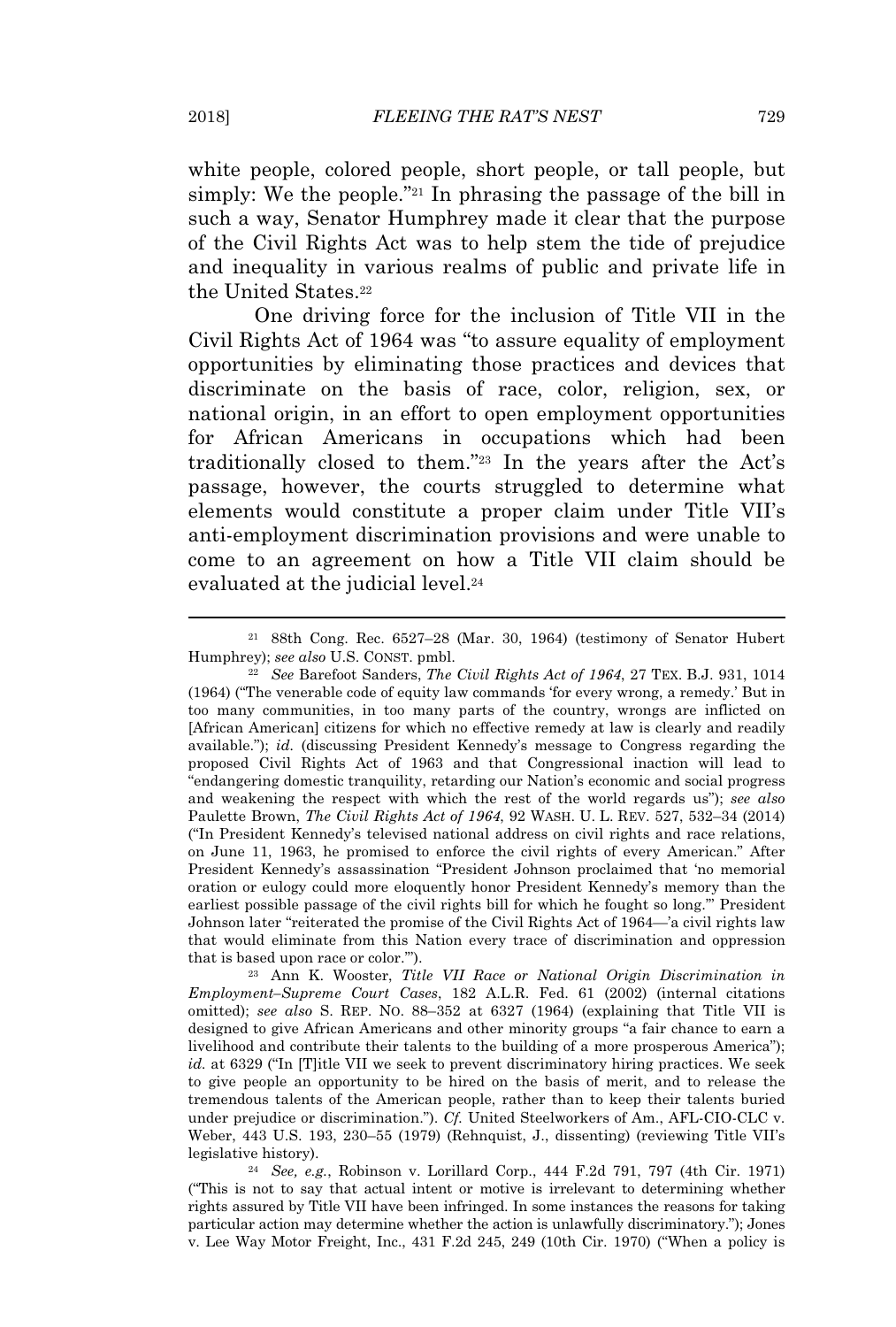Title VII of the Civil Rights Act of 1964 prohibits employers from discriminating against employees on the basis of "race, color, religion, sex, or national origin[,]"<sup>25</sup> and also makes it unlawful for employers to retaliate against employees for filing claims or attempting to resolve issues through Title VII.<sup>26</sup> Title VII also discusses the causation requirement in Section 2000e– 2(m), which provides that discriminatory employment actions may be established by demonstrating that a plaintiff's membership in a protected class "was a motivating factor" for the adverse employment action.<sup>27</sup> Thus, the statutory regime considers certain protected categories, including a provision to prevent retaliatory actions, and also provides that a plaintiff need only show that his or her protected trait was a motivating factor of the adverse action, allowing for the existence of other causes. Even with the safeguard of Title VII, however, courts struggled to apply the new law.

After the passage of the Civil Rights Act but before *McDonnell Douglas*, lower courts struggled to apply Title VII in an evenhanded manner. In 1969, one district court judge rejected a discharged employee's Title VII claim based on racial discrimination, even though the employee was allegedly suspended for assisting other African American employees in

demonstrated to have discriminatory effects, it can be justified only by a showing that it is necessary to the safe and efficient operation of the business.").

<sup>25</sup> Civil Rights Act of 1964, Pub. L. No. 88-352, § 703, 78 Stat. 241, 255 (codified as amended at 42 U.S.C. § 2000e-2 (2018)) (" $[1]t$  shall be an unlawful employment practice for an employer . . . to fail or refuse to hire or to discharge any individual, or otherwise to discriminate against any individual with respect to his compensation, terms, conditions, or privileges of employment, because of such individual's race, color, religion, sex, or national origin; or . . . to fail or refuse to refer for employment, or otherwise to discriminate against, any individual because of his race, color, religion, sex, or national origin, or to classify or refer for employment any individual on the basis of his race, color, religion, sex, or national origin.").

<sup>26</sup> 42 U.S.C. § 2000e–3(a) ("It shall be an unlawful employment practice for an employer to discriminate against any of his employees or applicants for employment . . . because [an employee or applicant for employment] has opposed any practice made an unlawful employment practice by this subchapter."). *See* King v. Pulaski Cty. Sch. Bd., 195 F. Supp. 3d 873, 882–83 (W.D. Va. 2016) ("Title VII makes it unlawful for an employer to retaliate against an employee for engaging in activity protected by the statute."); *see also* Burlington N. & Santa Fe Ry. Co. v. White, 548 U.S. 53, 59 (2006) ("Title VII's antiretaliation provision forbids employer actions that 'discriminate against' an employee (or job applicant) because he has 'opposed' a practice that Title VII forbids.").

<sup>27</sup> 42 U.S.C. § 2000e–2(m). In *Nassar*, the Supreme Court discussed Section 2000e–2(m) in terms of the causation requirement for retaliation claims. There, the Court rejected the argument that the text of 2(m) applied directly to retaliation claims specifically the causation requirement of the employee's action being a "motivating factor." Univ. of Tex. Sw. Med. Ctr. v. Nassar, 133 S. Ct. 2517, 2528 (2013).. *Cf.* Gardner v. Collins, 27 U.S. 58, 93 (1829) ("What the legislative intention was, can be derived only from the words they have used; and we cannot speculate beyond the reasonable import of these words.").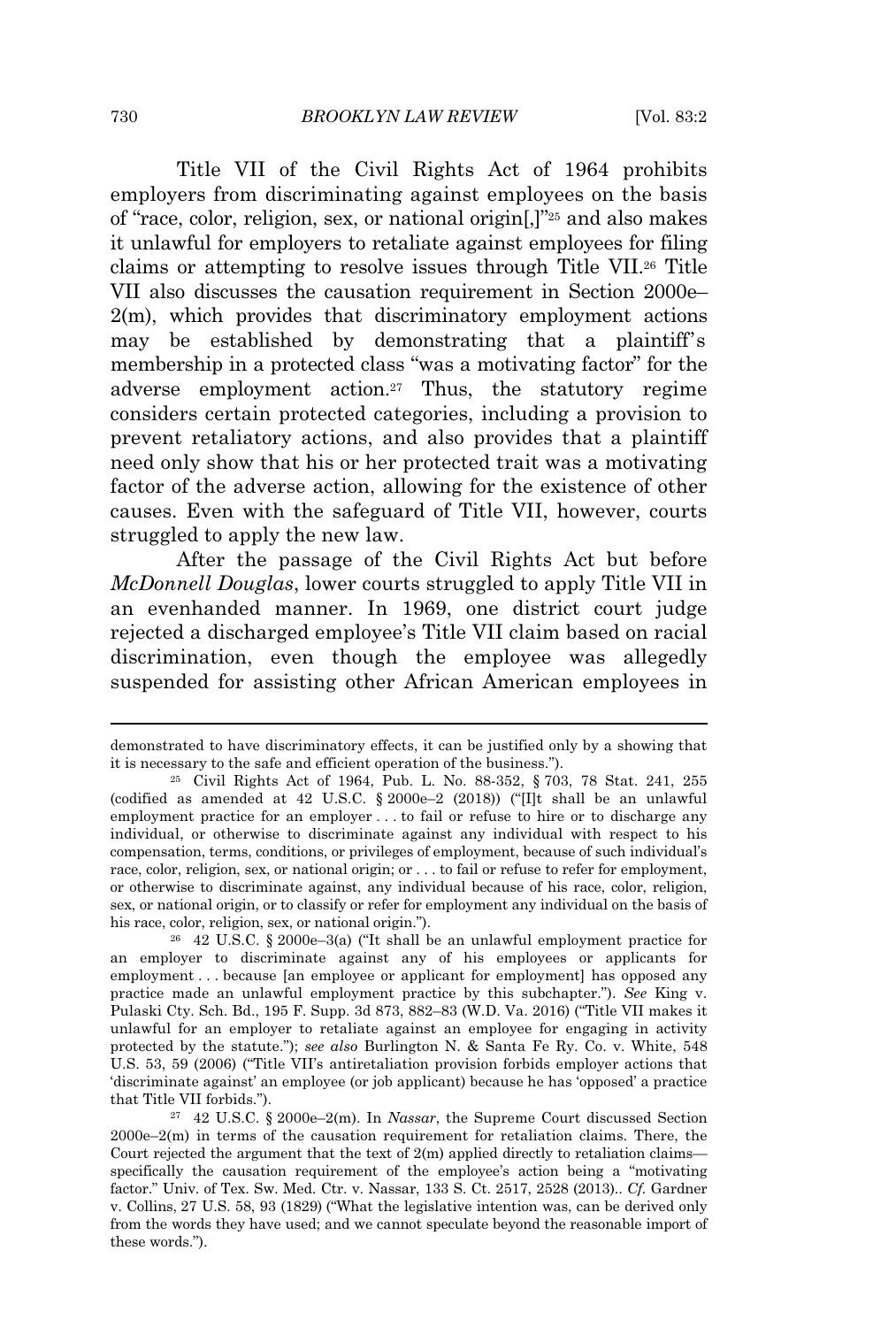filing their own Title VII claims.<sup>28</sup> The judge reasoned that the adverse actions were merely due to the employee making false statements in the Title VII charge.<sup>29</sup> But the United States Court of Appeals for the Fifth Circuit reversed and remanded, noting that the employer's "own candid story" suggested that the employer used the existence of the false statement as a pretext for the adverse actions.<sup>30</sup> Lacking, however, was a concise standard with which the lower court could evaluate the plaintiff's evidence.<sup>31</sup>

That same year, the Eighth Circuit heard a case involving railroad employees' claims that, in denying them opportunities afforded to white employees, the railroad discriminated against them based on race.<sup>32</sup> The trial judge dismissed the claim for lack of jurisdiction.<sup>33</sup> But the appellate court reversed, noting that Title VII was enacted in order to enlarge the bases for discrimination, not shrink them.<sup>34</sup> So, while directing the district court to rehear the complaints, the Eighth Circuit did so without any additional clear direction.<sup>35</sup> In the end, appellate and district courts alike attempted to wade through the murky waters of applying Title VII in employment discrimination cases. But it wasn't until *McDonnell Douglas* that the Supreme Court announced a coherent federal standard.

# *B.* McDonnell Douglas *and Its Progeny*

The seminal case expounding the scope of the Title VII claim as a judicial remedy is *McDonnell Douglas Corp. v. Green*. <sup>36</sup> There, Green, an African American citizen living in St. Louis, was employed as a mechanic and laboratory technician by McDonnell Douglas Corp. (McDonnell Douglas) until in August 1964 when he was laid off as part of an overall workforce reduction plan.<sup>37</sup> Green, who claimed his discharge was racially motivated, engaged in a protest with other employees at McDonnell Douglas' headquarters that involved blocking the main road that led to the plant to prevent other employees to

<sup>28</sup> Pettway v. Am. Cast Iron Pipe Co., 411 F.2d 998, 1000–01 (5th Cir. 1969).

<sup>29</sup> *Id.* at 1002.

<sup>30</sup> *Id.* at 1008.

<sup>31</sup> *Id.*

<sup>32</sup> Norman v. Missouri Pac. R.R., 414 F.2d 73, 75 (8th Cir. 1969).

<sup>33</sup> *Id.*

<sup>34</sup> *Id.* at 83.

<sup>35</sup> *Id.* at 87.

<sup>36</sup> McDonnell Douglas Corp. v. Green, 411 U.S. 792 (1973).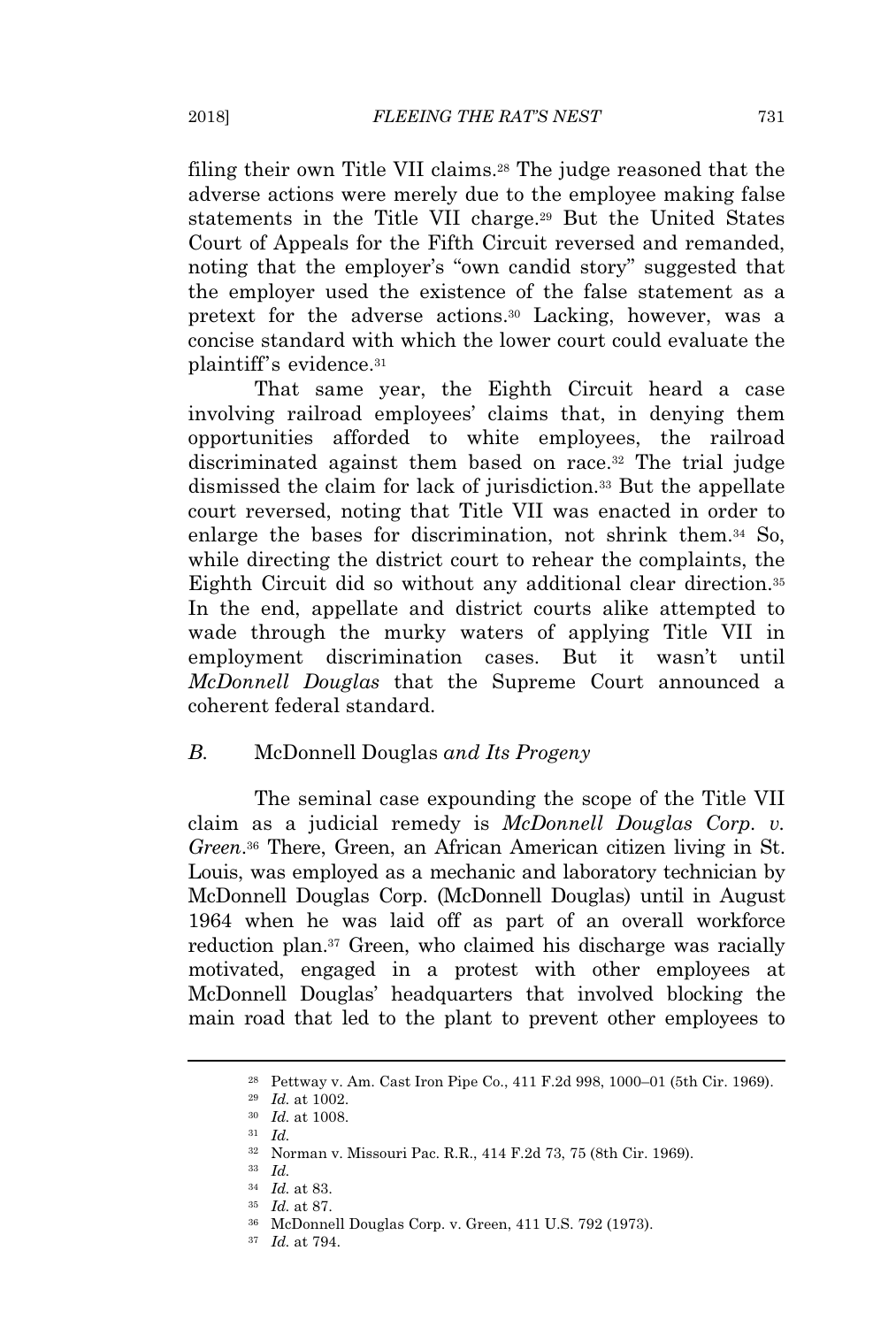make it to work.<sup>38</sup> Green was arrested and ultimately pleaded guilty to obstructing traffic, but quickly applied for reemployment only to be denied by his former employer.<sup>39</sup>

Green, a "long-time activist in the civil rights movement,"<sup>40</sup> filed a complaint with the Equal Employment Opportunity Commission (EEOC), asserting that McDonnell Douglas refused to hire him because of his race and involvement in the civil rights movement in violation of the Civil Rights Act.<sup>41</sup> After failing to resolve the dispute, the EEOC advised Green of his right to file a civil suit in federal court, but the district court dismissed Green's complaint, finding that the company's refusal to re-hire Green was based solely on Green's participation in the illegal activities and not race.<sup>42</sup> In reviewing Green's evidence, the district court glossed over the race discrimination case and focused primarily on Title VII's directive to stem layoffs aimed at protesting employees.<sup>43</sup> The district court noted that Green's evidence that he was laid off for protesting and not rehired due to his race—was not enough to suggest a nefarious motive, and that the employer's proffered reason of firing Green due to his disruptive activities—was legitimate.<sup>44</sup>

Attempting to clarify the standards governing the discrimination-retaliation claim made under Title VII, the Eighth Circuit remanded the case while noting that Green had in fact established a prima facie case of racial discrimination.<sup>45</sup> Basing its analysis in the idea that there will rarely be a so-called smoking gun demonstrating discrimination or retaliation, the Eighth Circuit construed the Title VII regime to favor allowing a plaintiff to present circumstantial evidence to support a claim.<sup>46</sup> The Eighth Circuit advised: instead of treating McDonnell

<sup>38</sup> *Id.*

<sup>39</sup> *Id.* at 795–96.

<sup>40</sup> *Id.* at 794.

<sup>41</sup> *See* 42 U.S.C. § 2000e–2(a)(1) (2018) (prohibiting substantive racial discrimination in an employment decision); *id.* § 2000e–3(a) (prohibiting discrimination against employees or applicants for engaging in activity protected under Title VII). For a comprehensive and easily accessible overview of Title VII's various provisions *see Title VII of the Civil Rights Act of 1964*, U.S. EQUAL EMP. OPPORTUNITY COMMISSION, https://www.eeoc.gov/laws/statutes/titlevii.cfm [https://perma.cc/DR6L-BTC9]; *see also* Megan E. Mowrey, *Establishing Retaliation for Purposes of Title VII*, 111 PENN ST. L. REV. 893, 893 (2007).

<sup>42</sup> *McDonnell Douglas*, 411 U.S. at 797.

<sup>43</sup> Green v. McDonnell Douglas Corp., 318 F. Supp. 846, 850–51 (E.D. Mo. 1970). <sup>44</sup> *Id.*

<sup>45</sup> Green v. McDonnell Douglas Corp., 463 F.2d 337, 344 (8th Cir. 1972).

<sup>46</sup> *Id.* at 343 ("Employers seldom admit racial discrimination," which "is often cloaked in generalities or vague criteria which do not measure an applicant's qualifications in terms of job requirements." (internal citation omitted)).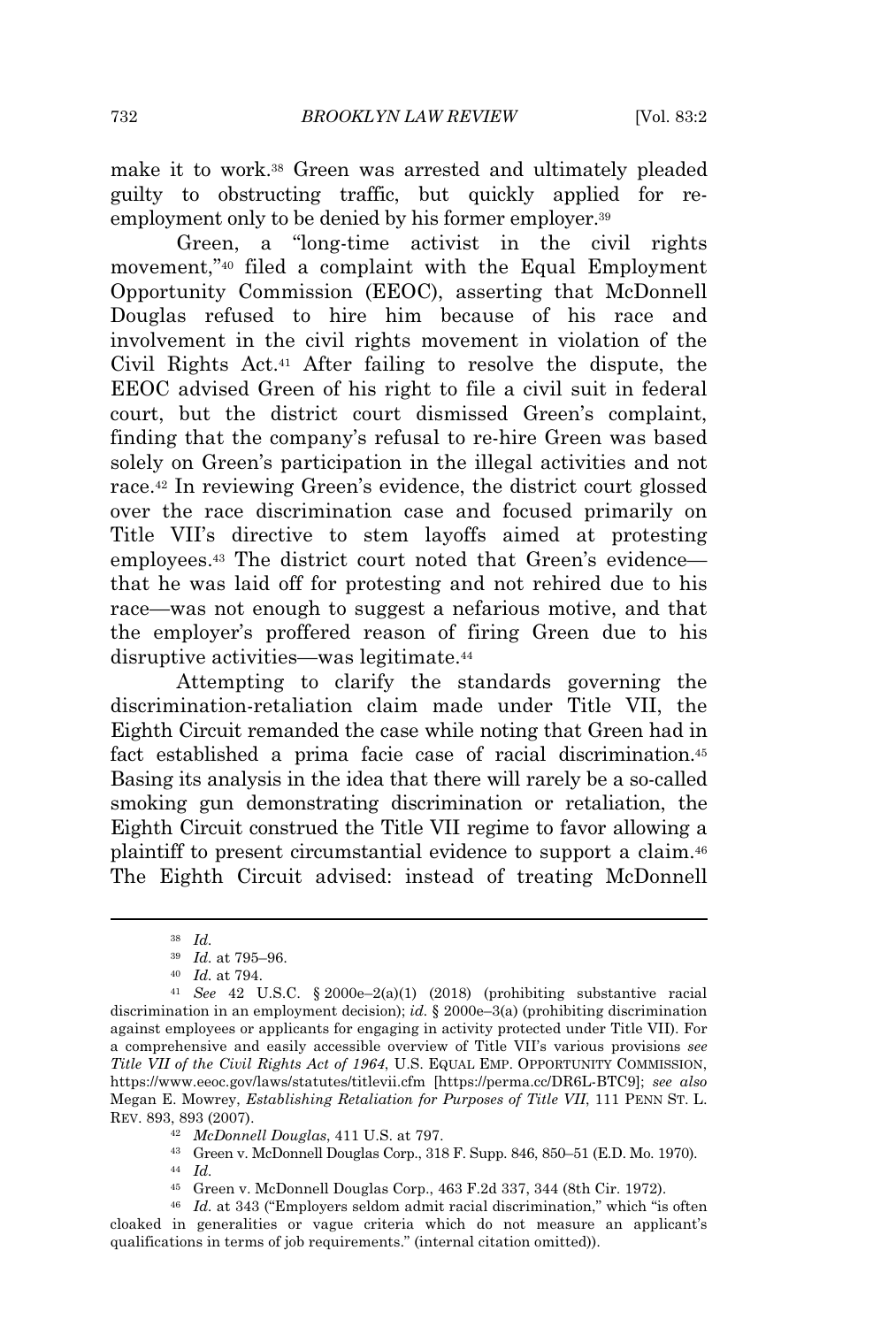Douglas's excuse as dispositive, Green "should be given the opportunity to demonstrate that [McDonnell Douglas's] reasons for refusing to rehire him were mere pretext."<sup>47</sup>

In granting certiorari, the Supreme Court set a course to shape the standard for Title VII employment discrimination claims for decades to come.<sup>48</sup> In order to address the confusion over the proper standard to apply and with whom the initial burden rests, the Court explained that "[t]he complainant in a Title VII trial must carry the initial burden under the statute of establishing a prima facie case of racial discrimination" and that "[t]he burden then must shift to the employer to articulate some legitimate, nondiscriminatory reason for the employee's rejection."<sup>49</sup> The Court, however, emphasized that the analysis does not end there. The plaintiff then must:

be afforded a fair opportunity to show that [the employer's] stated reason for [the employee's] rejection was in fact pretext. . . . In short, [the employee] must be given a full and fair opportunity to demonstrate by competent evidence that the presumptively valid reasons for [the] rejection were in fact a coverup for a racially discriminatory decision.<sup>50</sup>

The Court therefore held that Green should have been permitted a fair opportunity to offer evidence demonstrating that McDonnell Douglas's reasons for not rehiring him were pretext.<sup>51</sup> In order words, while direct evidence can make a case easy, the smoking gun will often not exist in real world situations of workplace discrimination. And the Court seemed unwilling to dismiss otherwise meritorious claims just because the "smoking gun" could not be produced.

The Supreme Court thus set forth a framework to analyze Title VII claims that would allow a plaintiff to make his or her case in court based on various types of evidence. Critical to the Court's analysis was its inclusion of possible avenues to prove discrimination without direct evidence, including the employer's reaction to civil rights activities and statistics on the employer's prior hiring and firing practices that could establish unlawful employment practices based on race.<sup>52</sup> In a succinct opinion, the Court partially adopted the Eighth Circuit's reasoning and crafted a burden-shifting analysis:

- <sup>51</sup> *Id.* at 805.
- <sup>52</sup> *McDonnell Douglas*, 411 U.S. at 804–05.

<sup>47</sup> *McDonnell Douglas*, 411 U.S. at 798.

<sup>48</sup> *Id.* at 798.

<sup>49</sup> *Id.* at 801–02.

<sup>50</sup> *Id.* at 804–05.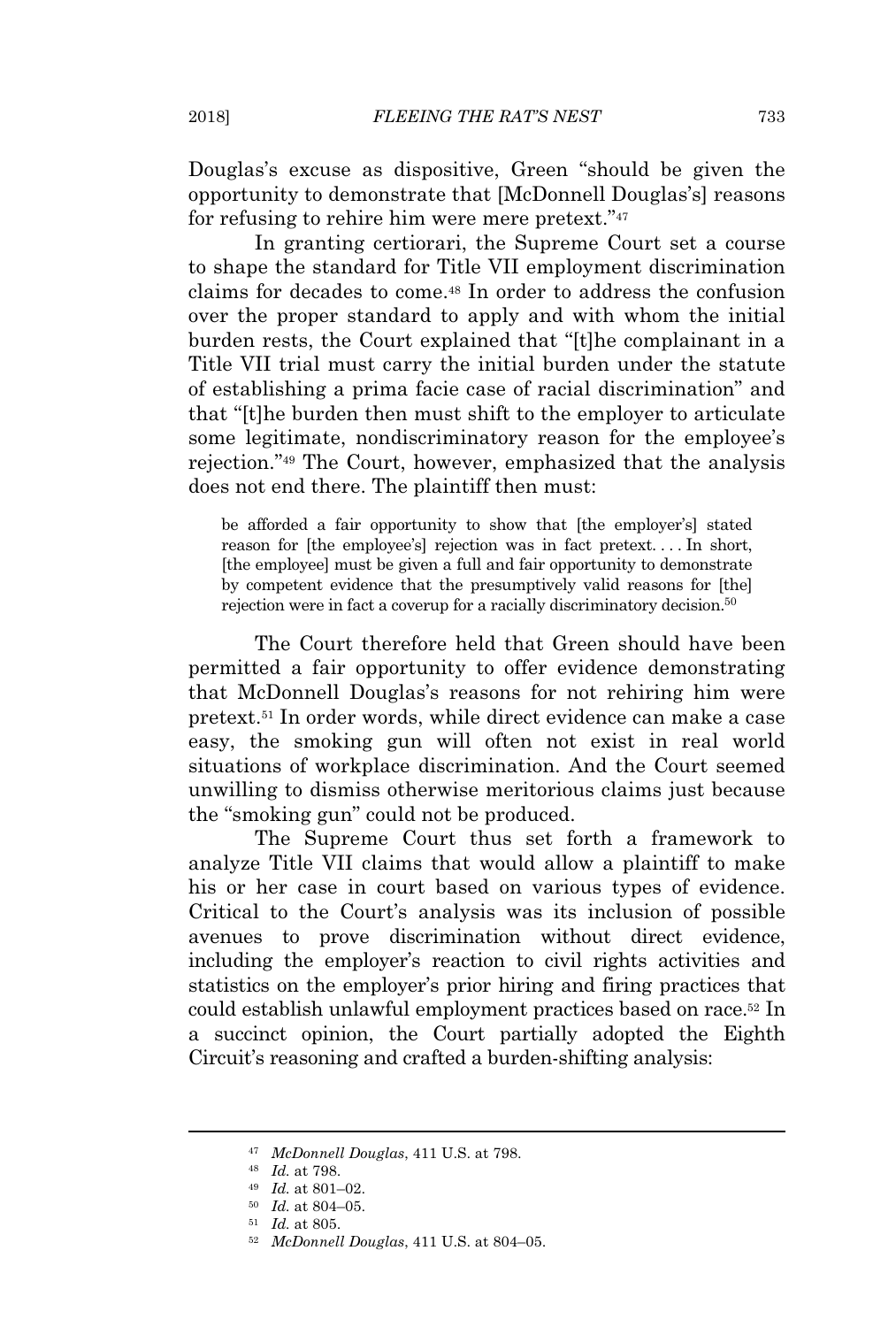First, the plaintiff has the burden of proving by the preponderance of the evidence a prima facie case of discrimination.<sup>53</sup> Second, if the plaintiff succeeds in proving the prima facie case, the burden shifts to the defendant to articulate some legitimate, nondiscriminatory reason for the employee's rejection. Third, should the defendant carry this burden, the plaintiff must then have an opportunity to prove by a preponderance of the evidence that the legitimate reasons offered by the defendant were not its true reasons, but were a pretext for discrimination.<sup>54</sup>

From the 1973 *McDonnell Douglas* decision to as recently as 2003, the Court used this framework to decide Title VII claims. In *Furnco Construction Corp. v. Waters*, for example, two African American bricklayers, who were denied employment with Furnco, the employer, filed a claim for employment discrimination in violation of Title VII.<sup>55</sup> Although the district court found for the employer at trial, the Seventh Circuit concluded that "under *McDonnell Douglas* [the employees] had made out a prima facie case which had not been effectively rebutted."<sup>56</sup> The Supreme Court, however, explained that the Seventh Circuit had mistakenly "equat[ed] a prima facie showing under *McDonnell Douglas* with an ultimate finding of fact as to discriminatory refusal to hire under Title VII."<sup>57</sup> The Court explained that *McDonnell Douglas* simply requires that after a prima facie showing by plaintiff, defendant need only "articulate some legitimate, nondiscriminatory reason for the employee's rejection."<sup>58</sup> In other words, the directive of *McDonnell Douglas* was not to impose an impossible burden on the employer in the face of an employee's Title VII claim.

In the decades following its decision in *McDonnell Douglas*, the Supreme Court expanded its use of the seminal case's burden-shifting analysis to apply to various federal

<sup>53</sup> In evaluating retaliation claims under the *McDonnell Douglas* burdenshifting analysis, courts have established that a plaintiff may make out their prima facie case by establishing four elements: (1) the employee engaged in a protected activity as defined by Title VII; (2) the employer had knowledge of the protected activity; (3) an adverse employment action occurred; and (4) a causal connection exists between the protected activity and the adverse action. *See, e.g.*, Lore v. City of Syracuse, 670 F.3d 127, 157 (2d Cir. 2012) (listing the elements needed to establish a prima facie case); Ameristar Airways, Inc. v. Admin. Review Bd., U.S. Dep't of Labor, 650 F.3d 562, 566–67 (5th Cir. 2011) (same); Parsons v. FedEx Corp., 360 F. App'x 642, 647–48 (6th Cir. 2010) (same).

<sup>54</sup> Tex. Dep't of Cmty. Affairs v. Burdine, 450 U.S. 248, 252–53 (1981) (affirming the use of the Supreme Court's Title VII analysis in *McDonnell Douglas* (internal quotations and citations omitted)).

<sup>55</sup> Furnco Constr. Corp. v. Waters, 438 U.S. 567, 569 (1978).

<sup>56</sup> *Id.*

<sup>57</sup> *Id.* at 576.

<sup>58</sup> *Id.* at 578 (quoting McDonnell Douglas v. Green, 411 U.S. 792, 802 (1973)).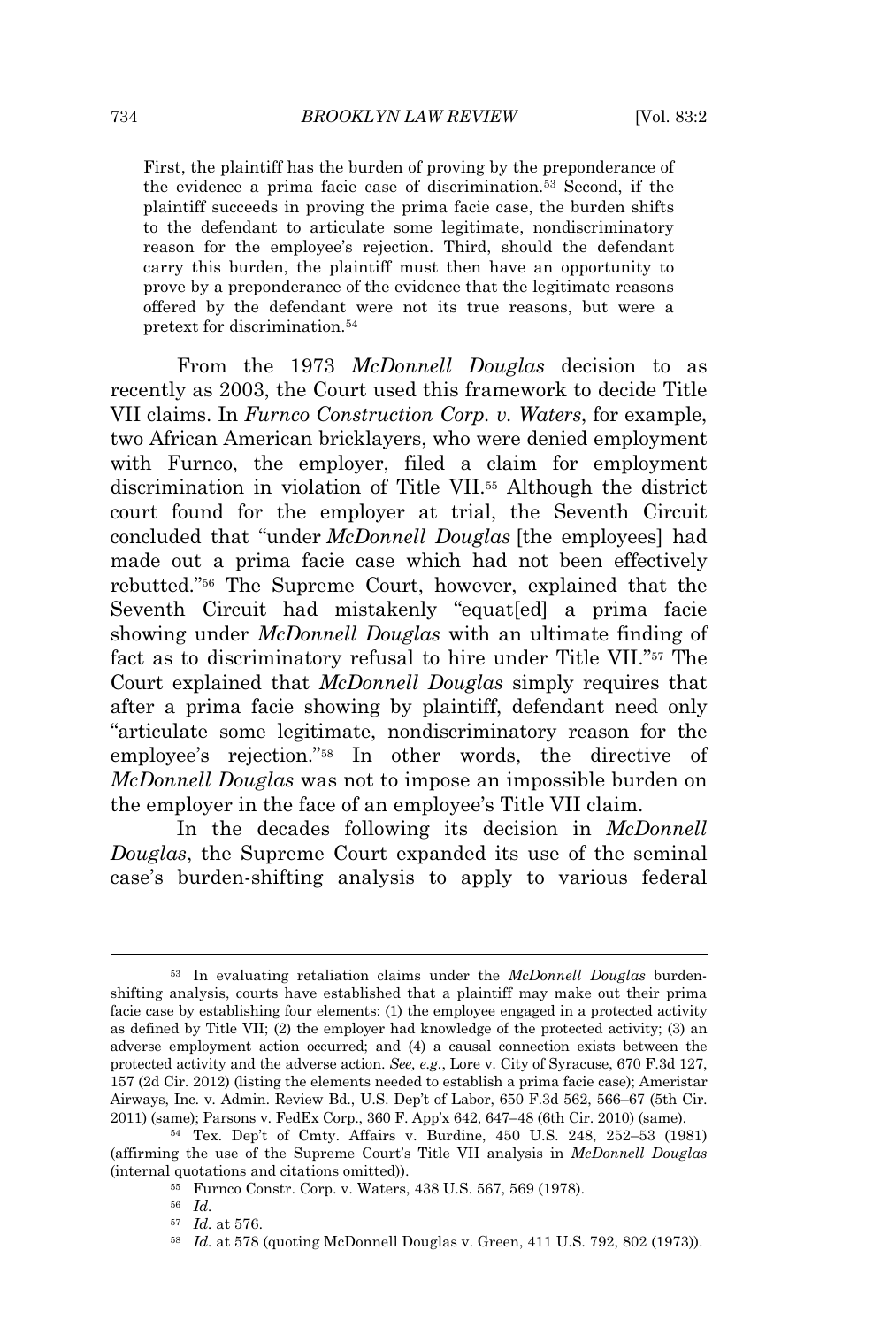statutory regimes.<sup>59</sup> In doing so, the Court ensured that this crucial analysis, based in the Civil Rights Act's promise of equality, would remain an invaluable analytical doctrine in the federal court system. But even seemingly established doctrines are often revisited and sometimes manipulated. *McDonnell Douglas* is no different.

# II. *UNIVERSITY OF TEXAS SOUTHWESTERN MEDICAL CENTER V. NASSAR* AND ITS SUBSEQUENT APPLICATION OF THE *MCDONNELL DOUGLAS* ANALYSIS

In 2013, the Court revisited its employment discrimination jurisprudence, adding an element of causation to the *McDonnell Douglas* analysis in *University of Texas Southwestern Medical Center v. Nassar*. In *Nassar*, the Supreme Court held that a retaliation claim under Title VII must be established in accordance with the traditional "but for" causation standard.<sup>60</sup> In doing so, the Supreme Court "adopted a rigid tort law causation standard" that one scholar suggested "inhibits an employee's ability to prove retaliation," thus making it more difficult for a plaintiff-employee to bring and vindicate a civil rights claim.<sup>61</sup> Moreover, *Nassar* and its new standard only muddied the waters for courts' evaluating Title VII claims, thus making *Ortiz*'s seeming simplification all the more of a drastic departure.

<sup>59</sup> *See* Young v. United Parcel Service, Inc., 135 S. Ct. 1338, 1353 (2015) (finding that a plaintiff asserting a claim under the Pregnancy Discrimination Act seeking "to show disparate treatment through indirect evidence may do so through application of the *McDonnell Douglas* framework.") (citing Furnco Constr. Corp. v. Waters, 438 U.S. 575 (1978)); Raytheon Co. v. Hernandez, 540 U.S. 44, 49–50 & n.3 (2003) (approvingly citing *Pugh v. Attica*, a 2001 case where the Seventh Circuit applied the *McDonnell Douglas* burden-shifting approach to an Americans with Disabilities Act disparate-treatment claim (citing Pugh v. City Of Attica, Indiana, 259 F.3d 619, 621 (7th Cir. 2001))); O'Connor v. Consol. Coin Caterers Corp., 517 U.S. 308, 309 (1996) (holding that a plaintiff alleging a "violation of the Age Discrimination in Employment Act of 1967 (ADEA) must show that he was replaced by someone outside the age group protected by the ADEA to make out a prima facie case under the framework established by [*McDonnell Douglas*]" (internal citations omitted)).

<sup>60</sup> Univ. of Tex. Sw. Med. Ctr. v. Nassar, 133 S. Ct. 2517, 2534 (2013) ("[A] plaintiff making a retaliation claim . . . must establish that his or her protected activity was a but-for cause of the alleged adverse action by the employer.").

<sup>61</sup> Matthew A. Krimski, University of Texas Southwestern Medical Center v. Nassar*: Undermining the National Policy Against Discrimination*, 73 MD. L. REV. ENDNOTES 132, 132 (2014); *see also* Lawrence D. Rosenthal, *Timing Isn't Everything: Establishing a Title VII Retaliation Prima Facie Case after* University of Texas Southwestern Medical Center v. Nassar, 69 S.M.U. L. REV. 143, 146 (2016) (arguing that the "pro-employer standard some courts have adopted as a result of *Nassar* is unnecessary"); Steven Greenhouse, *Supreme Court Raises Bar to Prove Job Discrimination*, N.Y. TIMES (June 24, 2013), http://www.nytimes.com/2013/06/25/business/supreme-courtraises-bar-to-prove-job-discrimination.html [https://perma.cc/ZHG2-92Q8].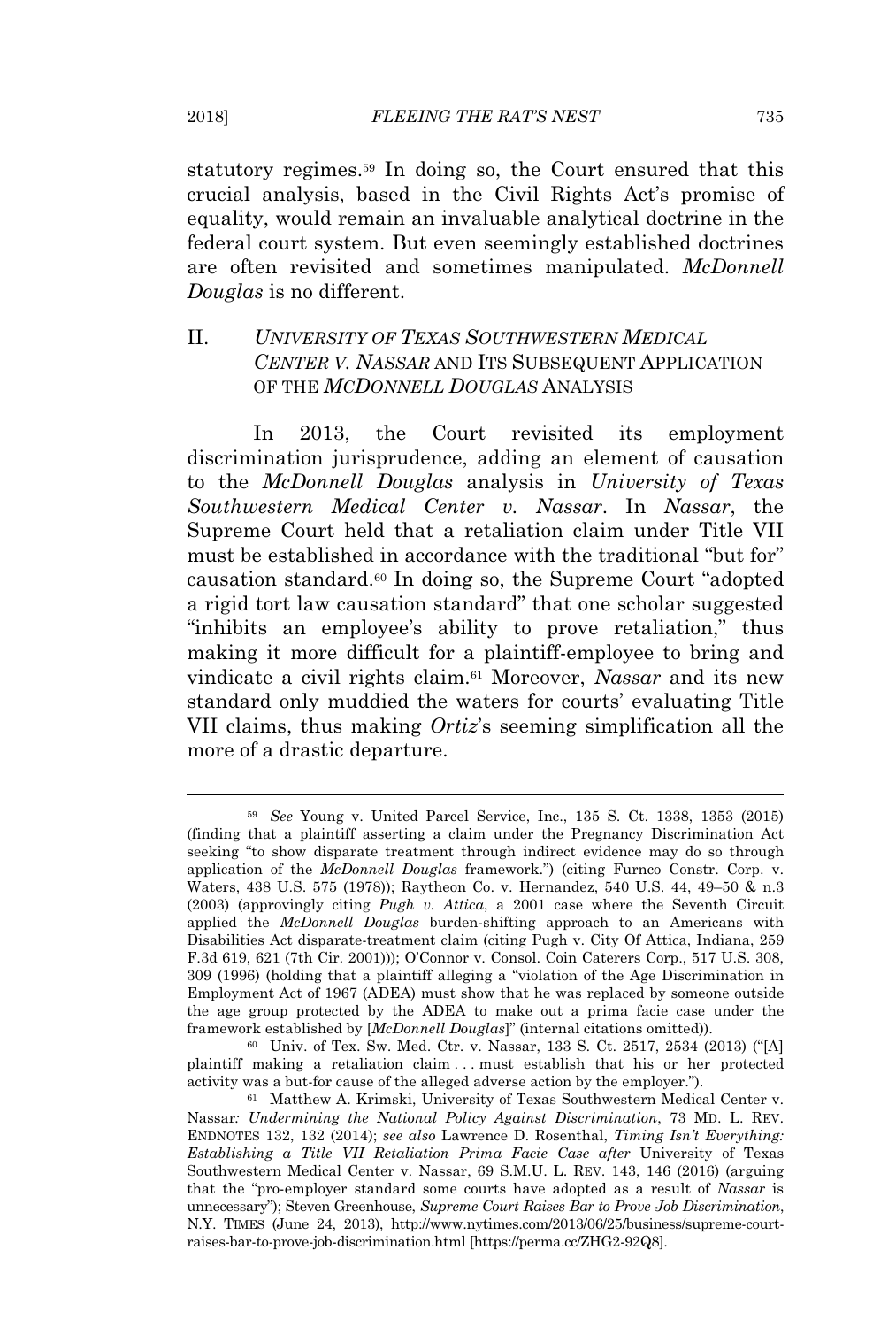## *A.* Nassar*—Before and After*

Several cases and legislative actions in the intervening years from *McDonnell Douglas* to 2013 illustrate the groundwork for the Supreme Court's reasoning in *University of Texas Southwestern Medical Center v. Nassar*. In 1989, the Supreme Court in *Price Waterhouse v. Hopkins* attempted to clarify what *McDonnell Douglas* meant when it referred to an adverse employment action taken "because of" an individual's race.<sup>62</sup> In a plurality opinion, six Justices agreed "that a plaintiff could prevail on a claim of status-based discrimination if he or she could show that one of the prohibited traits was a 'motivating' or 'substantial' factor in the employer's decision."<sup>63</sup>

In 1991, Congress passed the Civil Rights Act of 1991, which codified the lowered *Price Waterhouse* standard in a new provision. The Act stated that "an unlawful employment practice is established when the complaining party demonstrates that [a protected trait] was a *motivating factor* for any employment practice, *even though other factors* also motivated the practice."<sup>64</sup> More recently, in *Gross v. FBL Financial Services, Inc.*,<sup>65</sup> the Supreme Court again probed the causation question and explained that, through a textual analysis of the words in question, the words "because of" mean "by reason of" or "on account of."<sup>66</sup> Therefore, *Gross* "declined to adopt the [lessened causation standard] endorsed by the plurality and concurring opinions in *Price Waterhouse*" in context of the AEDA.<sup>67</sup>

In *Nassar*, the Supreme Court for the first time addressed the causation standard required in proving a retaliation claim under Title VII.<sup>68</sup> In holding that "a plaintiff making a retaliation claim under § 2000e–3(a) must establish that his or her protected activity was a but-for cause of the alleged adverse action,"<sup>69</sup> the Supreme Court, following Congress's supposed intent in enacting Title VII, adopted a

<sup>62</sup> Price Waterhouse v. Hopkins, 490 U.S. 228 (1989).

<sup>63</sup> *Nassar*, 133 S. Ct. at 2526 (citing *Price Waterhouse*, 490 U.S. at 258) (internal quotations omitted).

<sup>64</sup> 42 U.S.C § 2000e–2(m) (emphasis added).

<sup>65</sup> Gross v. FBL Fin. Servs., Inc., 557 U.S. 167 (2009).

<sup>66</sup> *Id.* at 176 (citing THE RANDOM HOUSE DICTIONARY OF THE ENGLISH LANGUAGE 132 (1966); 1 WEBSTER'S THIRD NEW INTERNATIONAL DICTIONARY 194 (1966); 1 OXFORD ENGLISH DICTIONARY 746 (1933)).

<sup>67</sup> *Nassar*, 133 S. Ct. at 2527; *see also* 29 U.S.C. § 623(a) (2018). Though in *Gross* the Court confined its analysis to the ADEA, it would rely on its reasoning in *Gross* in holding as it did in *Nassar*. *See Nassar*, 133 S. Ct. at 2528.

<sup>68</sup> *Id.* at 2523.

<sup>69</sup> *Id.* at 2534.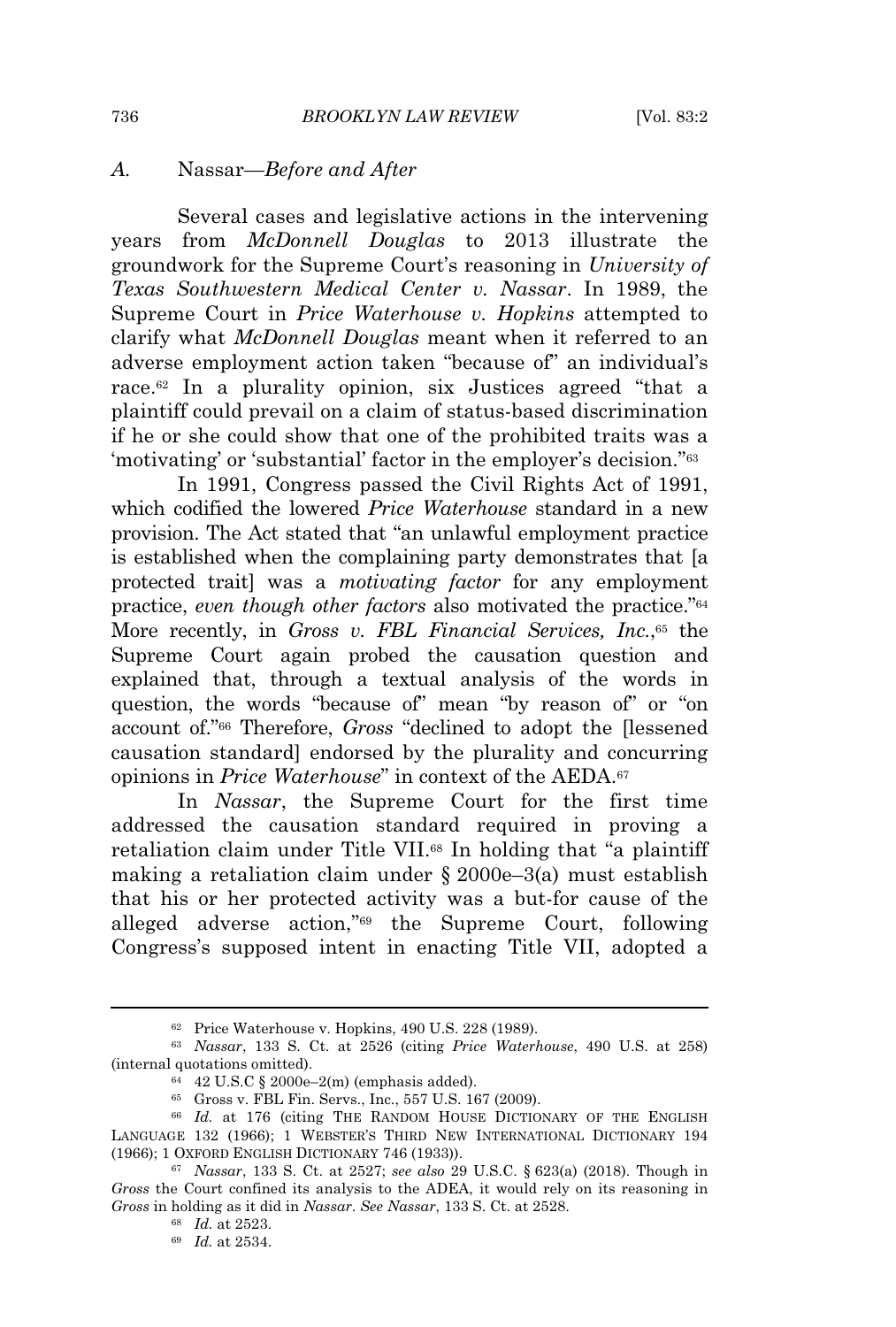"rigid tort law" causation standard.<sup>70</sup> In the years after *Nassar*, scholars have suggested that the Supreme Court's adoption of a strict causation standard would make it more difficult for plaintiffs to bring retaliation claim against employers, as the potential existence of other causes for adverse actions—poor performance, for instance—give the employer the upper hand in court.<sup>71</sup>

In 1995, the University of Texas Southwestern Medical Center hired Nassar, a medical doctor of Middle Eastern descent, to work as a faculty member and a staff physician.<sup>72</sup> In 2004, Beth Levine was hired as a chief of medicine and became Nassar's superior.<sup>73</sup> Nassar alleged that Levine was biased against him based on his religion and ethnicity, and that Levine made offensive comments revealing the same bias; Levine allegedly said "Middle Easterners are lazy."<sup>74</sup> In 2006, Nassar attempted to arrange a situation in which he could leave the university's faculty and still work at the hospital but ultimately resigned from his position citing Levine's harassment as the reason for his departure.<sup>75</sup>

Nassar filed a Title VII suit including two status-based discrimination claims. First, he alleged that the unlawful

<sup>70</sup> Krimski, *supra* note 61, at 132, 143. *See* DAN B. DOBBS, PAUL T. HAYDEN & ELLEN M. BUBLICK, HORNBOOK ON TORTS § 14.4 (2d ed. 2016) ("[C]ourts apply a but-for test to determine whether the defendant's conduct was a factual cause of the plaintiff's harm.... Under the but-for test, the defendant's conduct is a factual cause of the plaintiff's harm if, but-for the defendant's conduct, that harm would not have occurred. The but-for test also implies a negative. If the plaintiff would have suffered the same harm had the defendant not acted negligently, the defendant's conduct is not a factual cause of the harm."); *see also* RESTATEMENT (SECOND) OF TORTS § 432: NEGLIGENT CONDUCT AS NECESSARY ANTECEDENT OF HARM (1965) ("[T]he actor's negligent conduct is not a substantial factor in bringing about harm to another if the harm would have been sustained even if the actor had not been negligent."); RESTATEMENT (THIRD) OF TORTS § 26: FACTUAL CAUSE (2000) ("Tortious conduct must be a factual cause of harm for liability to be imposed. Conduct is a factual cause of harm when the harm would not have occurred absent the conduct."); *id.* § 26 cmt. b ("The standard for factual causation in this Section is familiarly referred to as the 'butfor' test, as well as a *sine qua non* test. Both express the same concept: an act is a factual cause of an outcome if, in the absence of the act, the outcome would not have occurred." (emphasis added)).

<sup>71</sup> *See* Krimski, *supra* note 61, at 132 (noting that the strict causation standard in *Nassar* "inhibits an employee's ability to prove retaliation, thereby disadvantaging employees seeking to defend their civil rights"); Edward G. Phillips & Brandon L. Morrow, *Retaliation Claims: More Difficult Standards under* Nassar *and* Ferguson, 49 TENN. B.J. 32, 32 (2013) (noting that *Nassar* "creat[ed] a more onerous burden for plaintiffs" in making a Title VII retaliation claim against an employer); Michael J. Zimmer, *Hiding the Statute in Plain View: University of Texas Southwestern Medical Center v. Nassar*, 14 NEV. L.J. 705, 705 (2014) ("The obvious impact of *Nassar* is that it makes it more difficult for plaintiffs to prove retaliation.").

<sup>72</sup> *Nassar*, 133 S. Ct. at 2523. Nassar left the University's employ in 1998 to obtain additional education but returned in 2001 in the same role. *Id.*

<sup>73</sup> *Nassar*, 133 S. Ct. at 2523.

<sup>74</sup> *Id.*

<sup>75</sup> *Id.* at 2523–24.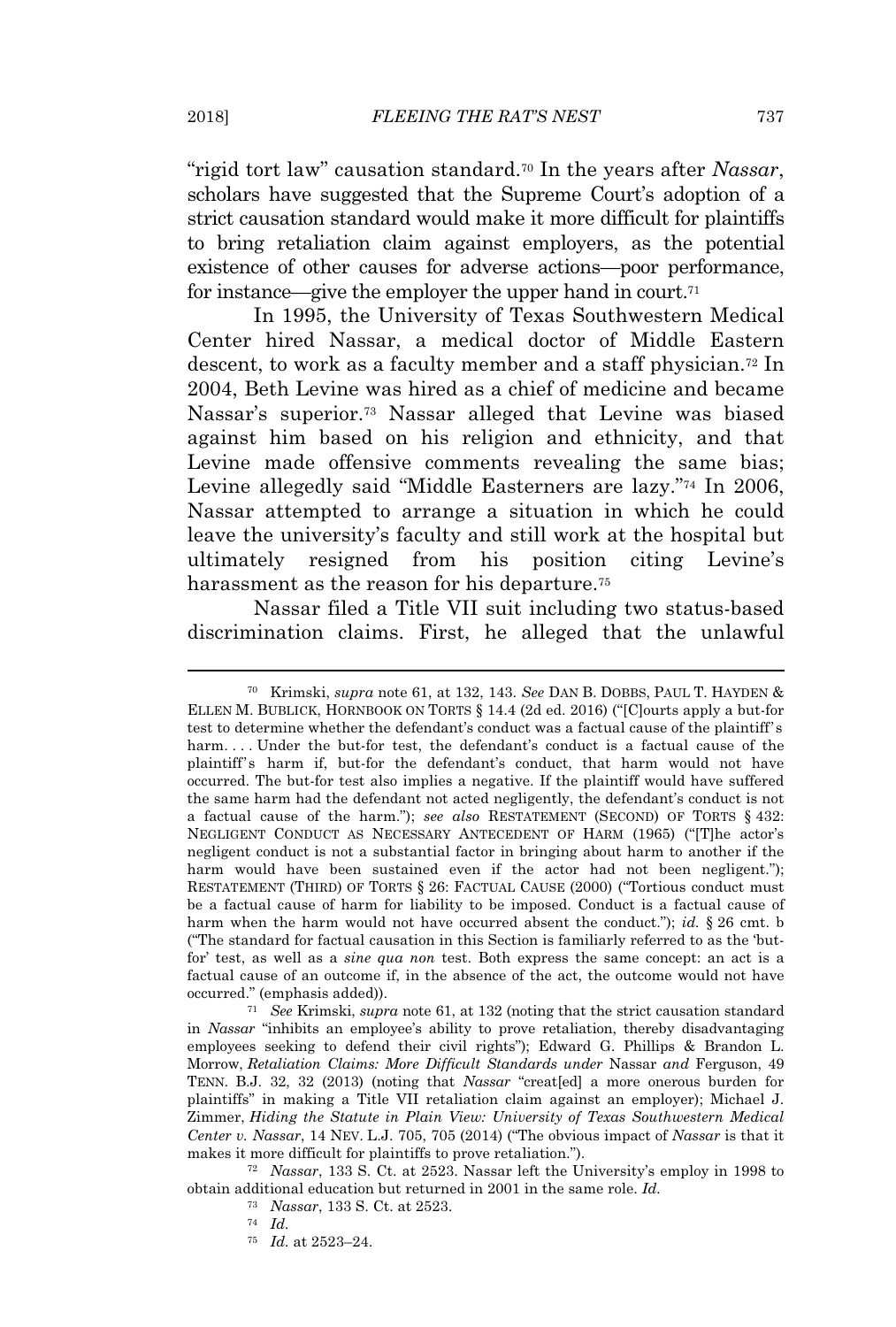harassment resulted in his discharge, and second, that efforts to force the hospital to withdraw its offer to rehire Nassar were in retaliation for making the bias allegations against Levine.<sup>76</sup> While the jury found for Nassar,<sup>77</sup> on appeal, the United States Court of Appeals for the Fifth Circuit affirmed in part and vacated in part, finding that Nassar "had submitted insufficient evidence in support of his constructive-discharge claim," but that his retaliation claim under Section 2000e–3(a) only required "a showing that retaliation was a motivating factor for the adverse employment action" rather than the adverse action's but-for cause.<sup>78</sup>

In granting certiorari, the Supreme Court acknowledged that it was the Court's task "to define the proper standard of causation for Title VII retaliation claims."<sup>79</sup> Thus, the Court waded into the world of tort law, citing Keeton, Dobbs, Owen, Prosser and the Restatements (Second and Third) of Torts in attempting to determine what the plaintiff's burden should be in the context of a Title VII claim.<sup>80</sup> Importantly, the Court effectively split Title VII into two categories: Section 2000e–2, which prohibits employers from discriminating against employees based on the criteria listed in the statute (race, color, religion, sex, national origin), and Section 2000e–3(a), which prohibits discriminating against an employee for submitting a complaint regarding a substantive violation under Title VII.<sup>81</sup> The latter violations are distinct from instances of workplace discrimination because they are based on punishing employees for engaging in protected conduct such as making a Title VII complaint.<sup>82</sup>

By separating Title VII's substantive discrimination provision from its anti-retaliation provision, the Supreme Court set groundwork to logically conclude that the two subsections did not necessarily require a plaintiff to meet the same burden of proof.<sup>83</sup> According to the Court, the Section 2000e–3(a) antiretaliation provision making it unlawful for an employer to discriminate against an employee for engaging in a protected activity under Title VII, was analogous to the ADEA case discussed in *Gross*, which made it unlawful for an employer to

<sup>76</sup> *Id.*

<sup>77</sup> A jury awarded Nassar "over \$400,000 in backpay and more than \$3 million in compensatory damages" but "[t]he District Court later reduced the compensatory damages award to \$300,000." *Id.* at 2524*.*

<sup>78</sup> *Id.*

<sup>79</sup> *Id.*

<sup>80</sup> *See id.* at 2525 (citing W. KEETON, D. DOBBS, R. KEETON, & D. OWEN, PROSSER AND KEETON ON LAW OF TORTS 265 (5th ed. 1984)).

<sup>81</sup> *Id.* at 2525. *But cf. id.* at 2534 (Ginsburg, J., dissenting).

<sup>82</sup> *Id.*

<sup>83</sup> *Id.* at 2528.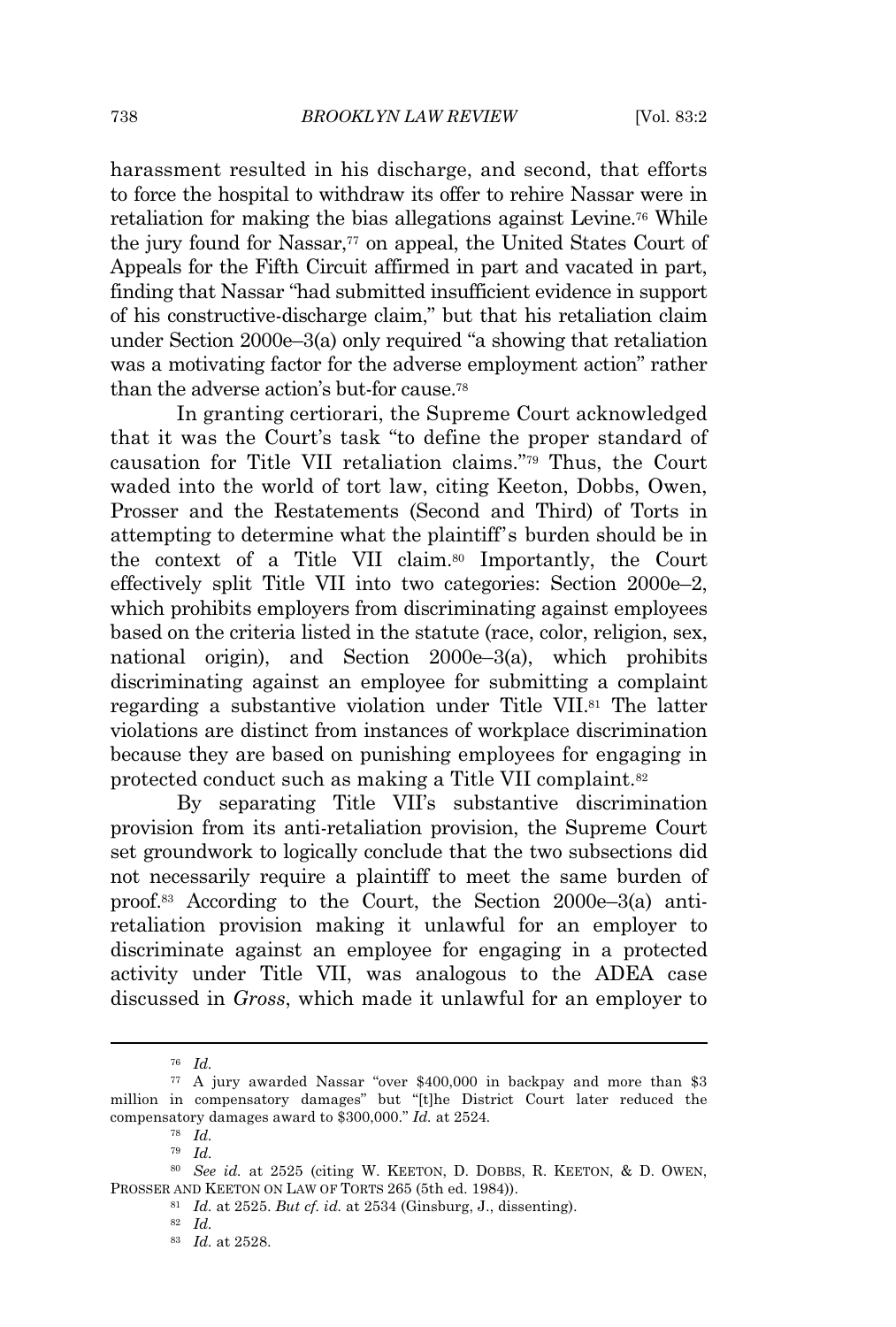take adverse employment action "because" of various criteria.<sup>84</sup> For that reason the Court concluded that because there was no "meaningful textual difference" between the text of the ADEA provision in *Gross* and Section 2000e–3(a), it made sense to apply the but-for causation requirement established in *Gross* to the Section  $2000e-3(a)$  anti-retaliation provision.<sup>85</sup>

Ultimately, the Court concluded that Title VII retaliation claims need be proved according to "traditional principles of but-for causation," which "requires proof that the unlawful retaliation would not have occurred in the absence of the alleged wrongful action or actions of the employer."<sup>86</sup> Citing employment discrimination statistics from the EEOC, the Court noted the important policy implications that the standard of proof for retaliation claims would have for the country, including the drastic increase in the number of retaliation claims made in the past fifteen years.<sup>87</sup> Additionally, the Court worried that "lessening the causation standard could also contribute to the filing of frivolous claims," which would only be a fiscal drain on employers and agencies, not to mention a burden on judicial resources.<sup>88</sup> But after *Nassar*, not only was the plaintiff's burden in retaliation cases heightened, so was the confusion over whether *Nassar* affected the *McDonnell Douglas* standard.

<sup>88</sup> *Id.* 2531–32.

<sup>84</sup> *Id.*

<sup>85</sup> *See id.* The Supreme Court dismissed the arguments offered by the government that Section 2000e–2(m) allows a plaintiff to prove unlawful employment practices that were based on a showing that a protected criteria was a "motivating factor," but not necessarily the but-for cause in the adverse employment action. *Nassar*, 133 S. Ct. at 2528. The Court, however, explained first that 2(m) does not cover retaliation claims, but instead is more applicable to the substantive discrimination section of 2000e-2. *Id.* ("[I]t would be improper to conclude that what Congress omitted from the statute is nevertheless within its scope." (citing Gardner v. Collins, 27 U.S. 58, 93 (1829), for the proposition that "[w]hat the legislative intention was, can be derived only from the words they have used; and we cannot speculate beyond the reasonable import of these words")). Second, when Congress codified *Price Waterhouse*'s "motivating factor" standard in 1991 by enacting  $\S 2000e-2(m)$ , Congress included  $2(m)$ as a subsection within Section 2000e-2; thus, the Court concluded, considering the structure of the statutes themselves, it would be illogical to impute 2(m)'s standard of proof onto the separate anti-retaliation provision. *See Nassar*, 133 S. Ct. at 2529; *see also Gross*, 557 U.S. 167, 178 n.5 (2009) ("Congress' careful tailoring of the 'motivating factor' claim in Title VII, as well as the absence of a provision parallel to  $\S 2000e-2(m)$ in the ADEA, confirms that we cannot transfer the *Price Waterhouse* burden-shifting framework into the ADEA.").

<sup>86</sup> *Nassar*, 133 S. Ct. at 2533.

<sup>87</sup> *Id.* 2531.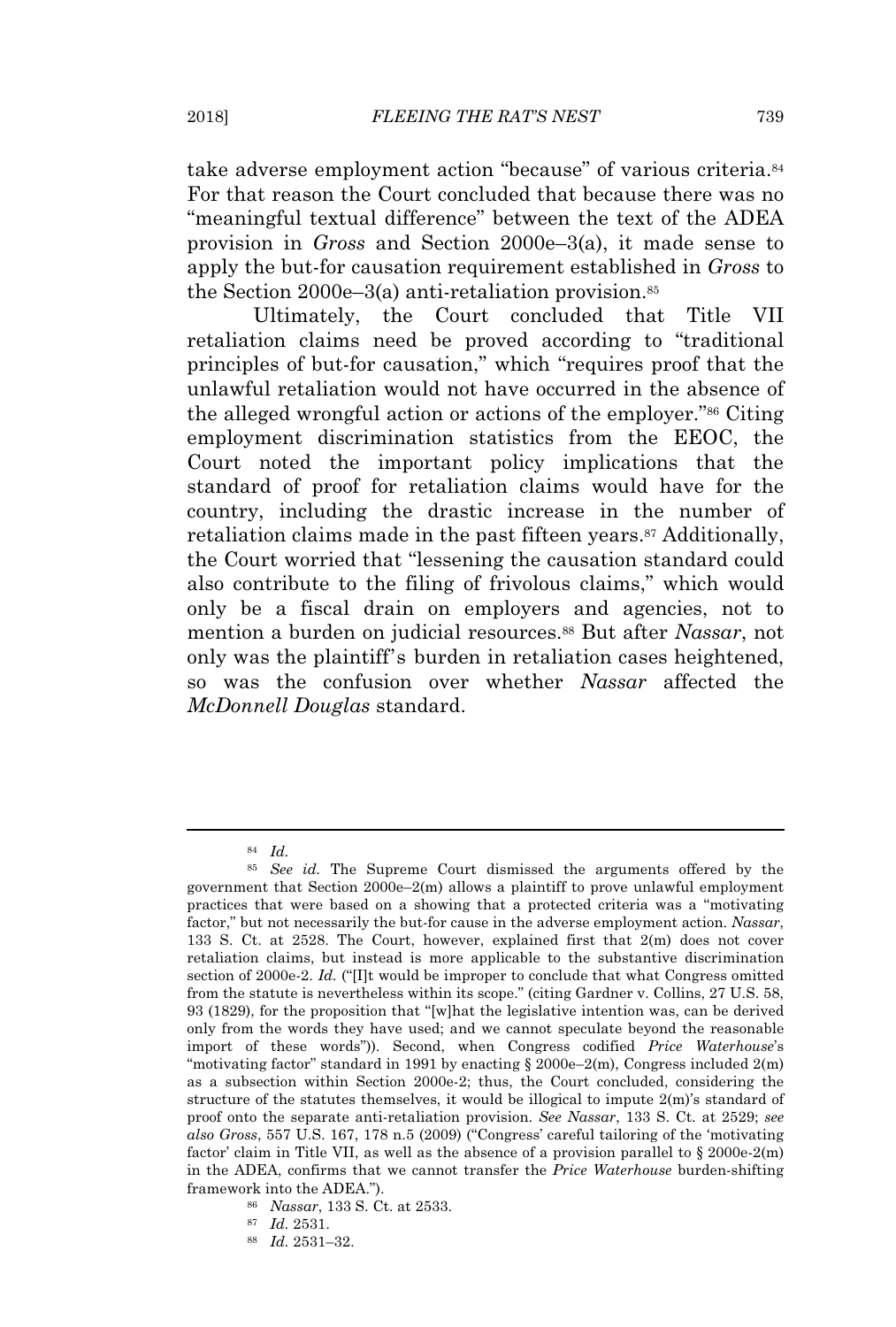# *B. Post-*Nassar *Application of the* McDonnell Douglas *Burden-Shifting Analysis*

Various courts have interpreted differently the scope of the Supreme Court's reasoning as to the application of the "but for" causation requirement in Title VII cases, evincing the confusion over a plaintiff's burden under *Nassar* and *McDonnell Douglas*. As it appears that this overall confusion may have been part of the motivation for the Seventh Circuit's ruling in *Ortiz*, <sup>89</sup> it is instructive to take stock of several cases from around the country where federal courts applied the *McDonnell Douglas* burden-shifting analysis in light of *Nassar*. 90

In *Pollard v. New York City Health & Hospitals Corp.*, 91 the plaintiff filed a complaint with the EEOC alleging discrimination and retaliation on the basis of her gender and claimed that her employer retaliated against her for filing the complaint.<sup>92</sup> The *Pollard* court, applying *McDonnell Douglas* in light of *Nassar*, applied the "but-for" causation requirement at the first stage (the prima facie stage) of the analysis during summary judgment.<sup>93</sup> The court determined that the retaliation claim failed "because she is unable to establish a causal connection between her transfer and reduction of responsibilities and her filing of the . . . complaint" nine months earlier.<sup>94</sup> But only two weeks earlier, the same court cited *Nassar,* noting that "but for" causation was a requirement but failed to specify how it applied to the *McDonnell Douglas* analysis.<sup>95</sup>

Tex. Dep't of Cmty. Affairs v. Burdine, 450 U.S. 248, 252–53 (1980) (internal quotation marks and citations omitted). Establishing a prima facie case may differ based on which statute the plaintiff brings a claim under. *See supra* note 53.

<sup>89</sup> Ortiz v. Werner Enter., Inc., 834 F.3d 760. 760 (7th Cir. 2016). *See supra* notes 5, 7; *see also infra* Part III.

<sup>90</sup> To recap, *McDonnell Douglas* instructs that

<sup>[</sup>f]irst, the plaintiff has the burden of proving . . . a prima facie case of discrimination. Second, if the plaintiff succeeds in proving the prima facie case, the burden shifts to the defendant to articulate some legitimate, nondiscriminatory reason for the employee's rejection. Third, should the defendant carry this burden, the plaintiff must then have an opportunity to prove . . . that the legitimate reasons offered by the defendant were not its true reasons, but were a pretext for discrimination.

<sup>91</sup> Pollard v. N.Y.C. Health & Hosps. Corp., No. 13 Civ. 4759, 2016 WL 5108127, at \*11–13 (S.D.N.Y. Sept. 20, 2016); *see also* Kennedy v. UMC Univ. Med. Ctr., 203 F. Supp. 3d 1100, 1108–09 (D. Nev. 2016) (also applying the "but for" requirement at the first stage of the *McDonnell Douglas* analysis); Kimball v. Vill. of Painted Post, No. 12-CV-6275, 2016 WL 4417121, at \*6 (W.D.N.Y. Aug. 19, 2016) (same; connecting the "protected activity" from the prima facie prong with the "but for" requirement).

<sup>92</sup> *Pollard*, 2016 WL 5108127, at \*1, \*11.

<sup>93</sup> *Id.* at \*13.

<sup>94</sup> *Id.* at \*12–13.

<sup>95</sup> Pineda v. Byrne Dairy, Inc., 212 F. Supp. 3d 467, 478–79 (S.D.N.Y. 2016).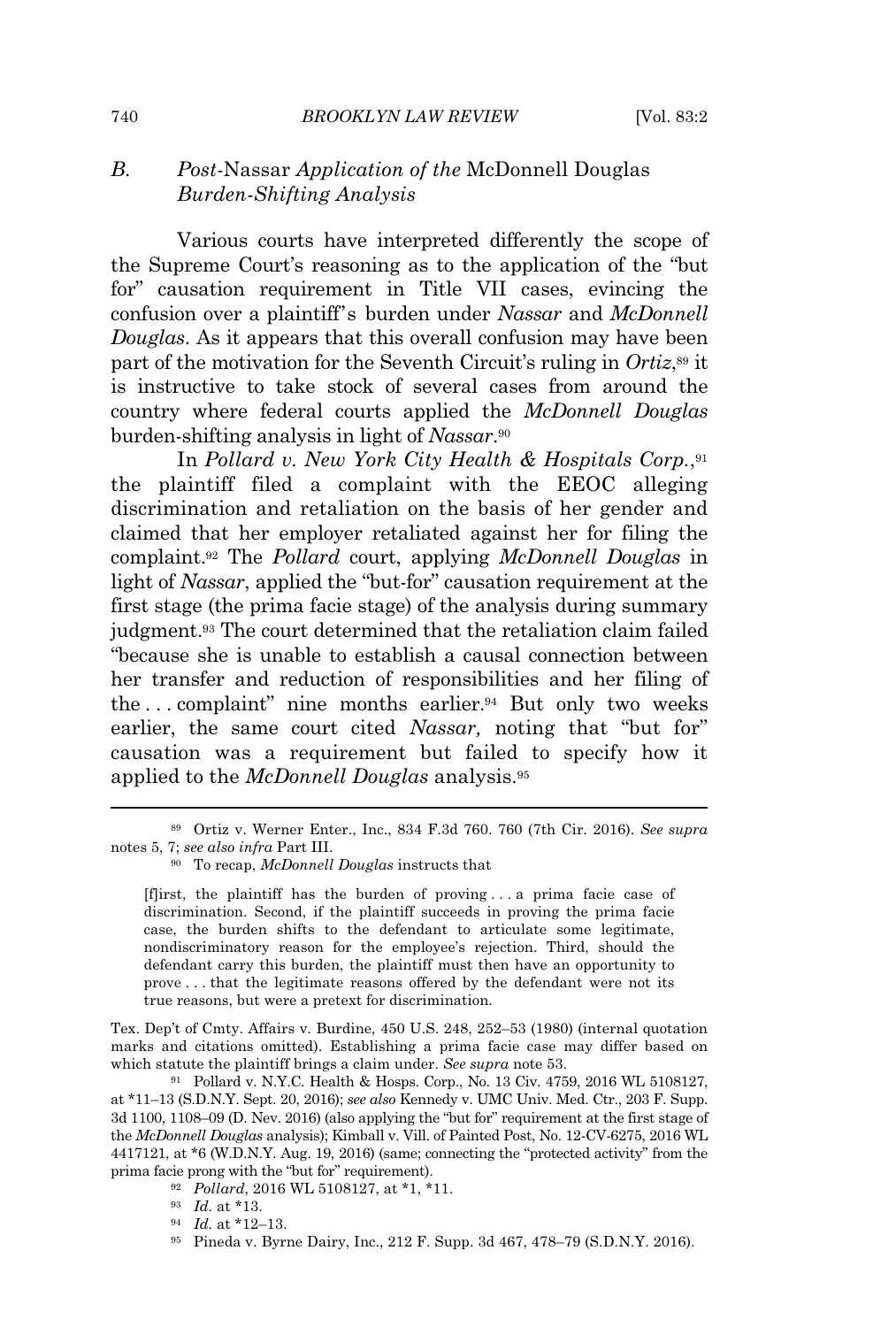Other courts have interpreted *Nassar*'s application differently, applying the "but for" causation requirement to the third prong of the *McDonnell Douglas* analysis where the burden shifts back to the plaintiff to show that the employer's action was in fact discriminatory and that the non-discriminatory reasons given were mere pretext.<sup>96</sup> In *Ucar v. Connecticut Department of Transportation*, the plaintiff alleged that his employer "subjected him to a hostile work environment, discriminated against him on the basis of his national origin and religion, and retaliated against him when he complained."<sup>97</sup> Despite the analogous nature of the complaint, in *Ucar*, the court applied the "but for" causation requirement to the third prong of the *McDonnell Douglas* analysis: "If the employer proffers [a non-retaliatory reason for the adverse employment action], the presumption of retaliation dissipates and the plaintiff must prove that the desire to retaliate was the but-for cause of the challenged employment action."<sup>98</sup>

Similarly, in *Hughes v. Dyncorp International*, the court seemed to suggest that the "but for" causation requirement should be applied to *McDonnell Douglas*'s third prong. There, the court determined that at the summary judgment stage, "a reasonable jury could infer" that plaintiff's complaint alleging discrimination was indeed the "but for" cause and that Dyncorp's nondiscriminatory reason (plaintiff had attended classes instead of appearing for work as instructed) was simply pretext.<sup>99</sup> The court, however, failed to state why it applied the "but for" requirement to the third prong.<sup>100</sup>

Even as recent as 2016, it is clear that courts have been struggling to apply the *McDonnell Douglas* analysis, especially in light of *Nassar*. Without guidance from the Supreme Court, lower courts simply have not applied the but for causation requirement in a uniform manner. This lack of uniformity could lead to a damaging effect on the integrity of the court system as perceived by society. But whether the courts were ready for another shift, the *Ortiz* case changed the Title VII landscape again.

<sup>100</sup> *See Hughes*, 2016 WL 4191194, at \*6, \*7.

<sup>96</sup> *See supra* notes 13–17 and accompanying text.

<sup>97</sup> Ucar v. Conn. Dep't of Transp., No. 14-CV-765, 2016 WL 4275578, at \*1 (D. Conn. Aug. 12, 2016).

<sup>&</sup>lt;sup>98</sup> *Id.* at \*12 (internal quotation marks omitted).

<sup>99</sup> Hughes v. Dyncorp Int'l, LLC, No. 14-CV-109, 2016 WL 4191194, at \*7 (N.D. Miss. Aug. 5, 2016); Feist v. La. Dep't of Justice, 730 F.3d 450. 454 (5th Cir. 2013) ("After the employer states its reason, the burden shifts back to the employee to demonstrate that the employer's reason is actually a pretext for retaliation . . . which the employee accomplishes by showing that the adverse action would not have occurred 'but for' the employer's retaliatory motive." (internal citations omitted)); *see also* Green v. Rochdale Vill. Soc. Servs., Inc., No. 15-CIV-5824, 2016 WL 4148322, at \*8 (E.D.N.Y. Aug. 4, 2016) (applying the "but for" requirement to the third prong of *McDonnell Douglas*).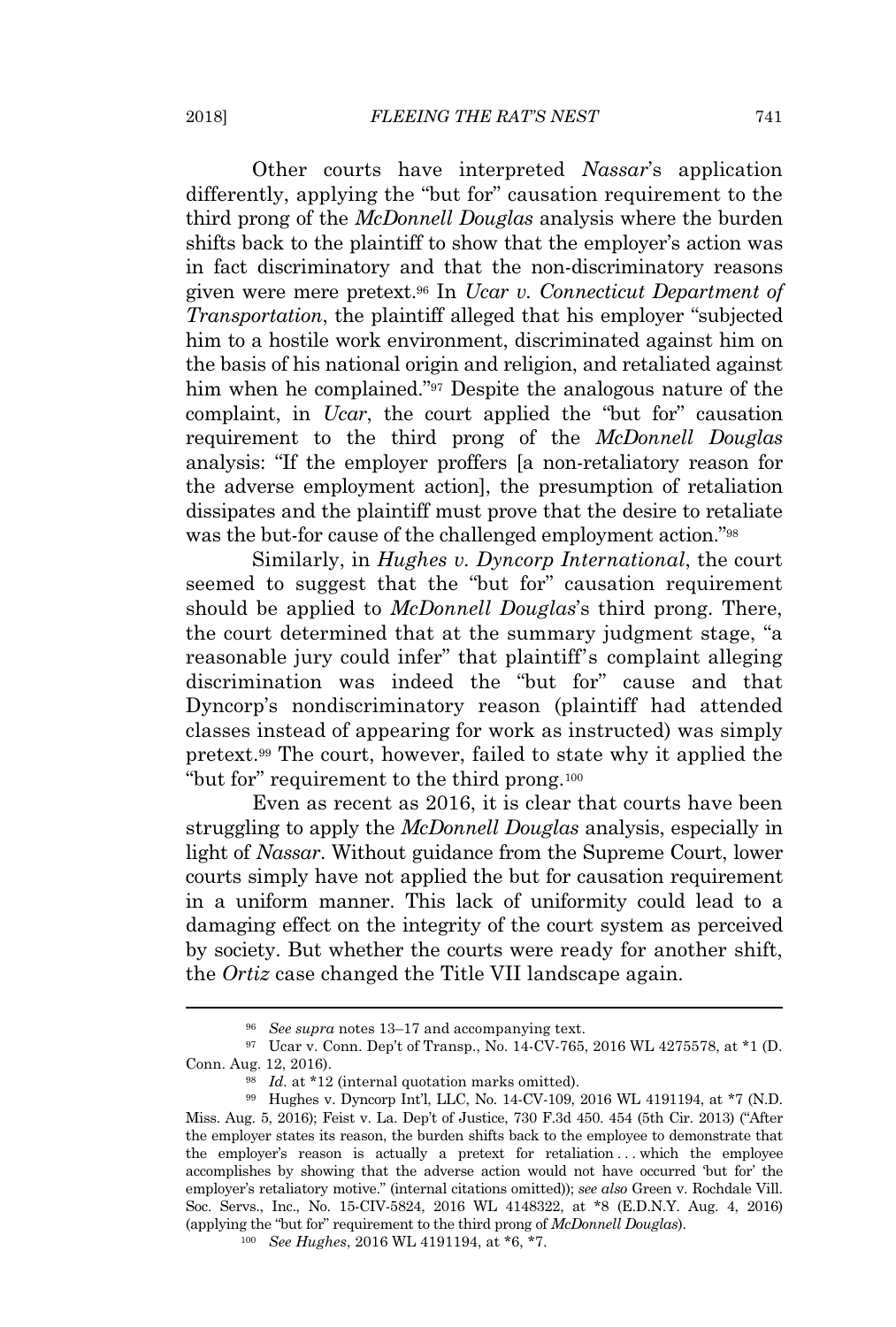## III. THE *ORTIZ* DECISION—REACTION AND APPLICATION

As if Title VII jurisprudence was not complicated enough, the Seventh Circuit in *Ortiz v. Werner Enterprises, Inc.* muddied the waters even further. When *Ortiz* was published in August 2016, commentators were quick to note that although the decision explicitly denounced any reading of the decision dismissing *McDonnell Douglas* as a current and useful analysis,<sup>101</sup> one could read between the lines and predict that decisions like *Ortiz* could eventually lead to the demise of the *McDonnell Douglas* burden shifting analysis.<sup>102</sup>

Ortiz, a freight broker for the shipping company Werner Enterprises, claimed that Werner fired him because of his Mexican ethnicity whereas Werner claimed that he fired Ortiz for falsifying business records.<sup>103</sup> Ortiz sued Werner, *inter alia*, for discrimination pursuant to the Illinois Human Rights Act and 42 U.S.C. Section 1981.<sup>104</sup> In a Section 1981 claim, "[a] plaintiff may prove discrimination . . . through the direct or the indirect [*McDonnell Douglas*] burden-shifting method[] of proof," and because not every discrimination claim involves overt acts of discriminations, *McDonnell Douglas* applicability becomes extremely important as courts continue to utilize *McDonnell Douglas* to evaluate employment discrimination claims as a whole.<sup>105</sup>

The key facts in *Ortiz* are not complex. Werner offered freight brokerage as one of its services and for that service customers pay a fee and Werner finds transportation for their loads; Werner then tracks the loads through a proprietary records system, and after securing carriers, brokers update the internal system to confirm the transactions and who gets credit for the deal.<sup>106</sup> Ortiz, who was tasked with tracking Werner's customers' loads through a records system, was able to earn a commission the months in which Werner generated more than a specified profit taking the aggregate (the difference between what customer pays and what Werner pays the carrier).<sup>107</sup>

<sup>101</sup> *See infra* Part IV; *see also infra* note 131.

<sup>102</sup> *See infra* note 131.

<sup>103</sup> Ortiz v. Werner Enter., Inc., 834 F.3d 760, 761 (7th Cir. 2016).

<sup>104</sup> *Id.* Although Ortiz did not sue under Title VII, the base allegations of employment discrimination are analogous to a Title VII claim. 775 Ill. Comp. Stat. Ann. 5/2-102 (2006) (providing that "[i]t is a civil rights violation . . . [f]or any employer to . . . act with respect to . . . conditions of employment on the basis of unlawful discrimination").

<sup>105</sup> *See* Ortiz v. Werner Enters., Inc., No. 13-CV-8270, 2015 WL 3961240, at \*3 (N.D. Ill. June 25, 2015), *rev'd and remanded* 834 F.3d 760 (7th Cir. 2016).

<sup>106</sup> *Ortiz*, 834 F.3d at 761.

<sup>107</sup> *Id.* at 761–62.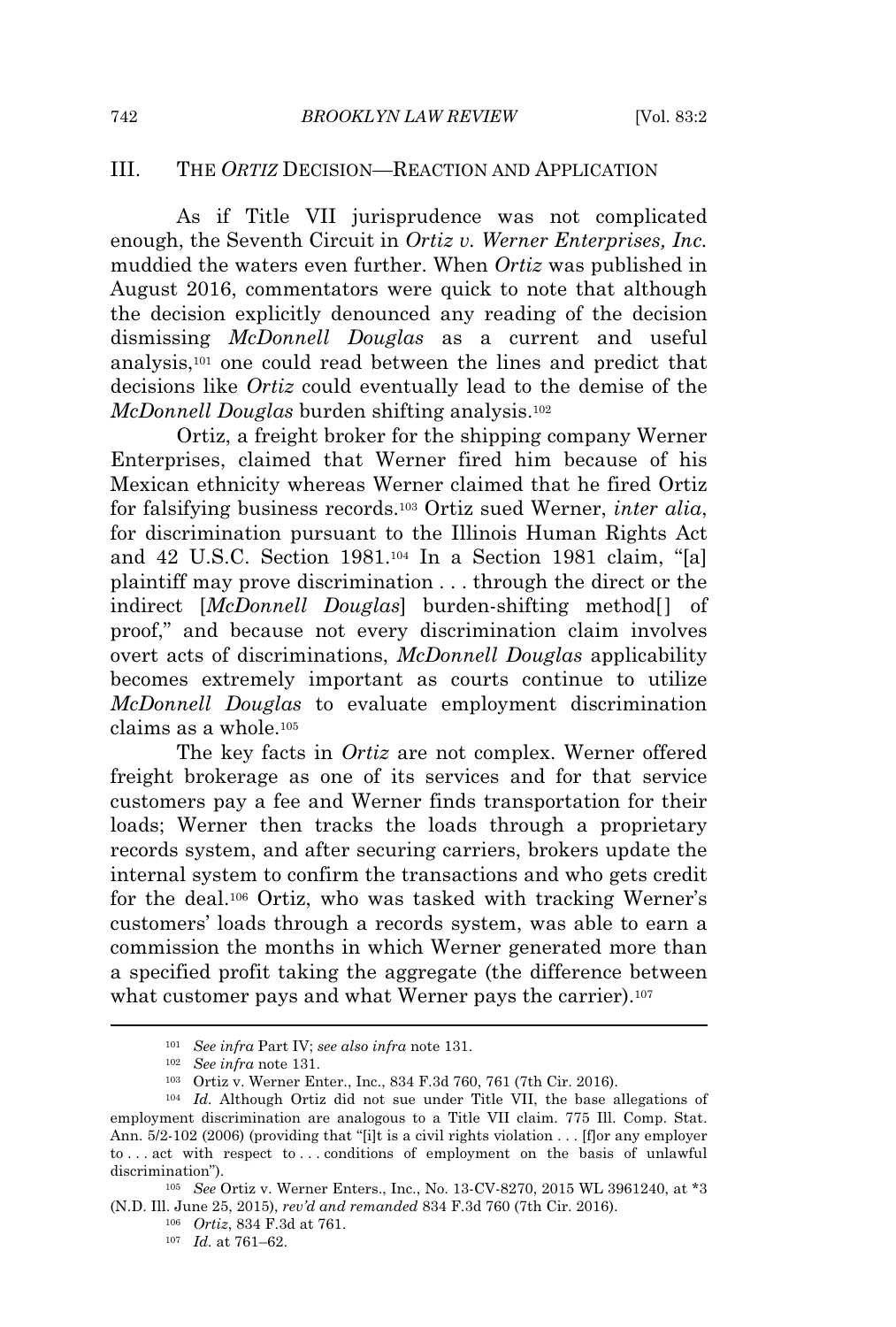Ortiz alleged that Werner assigned him to an unprofitable sector, and as a result, Ortiz ended up left with several unprofitable loads.<sup>108</sup> Though it was unclear why Werner assigned the loads to him, Ortiz claimed that it was racially motivated.<sup>109</sup> Ortiz therefore altered the records to reflect that he had not made these unprofitable assignments, a practice he assumed was acceptable.<sup>110</sup> When Ortiz arrived back at work he was told that he was fired for falsifying records—Ortiz, however, contended that Werner employees subjected him to racial slurs and that the intensity of this harassment increased leading up to his discharge.<sup>111</sup>

The district court granted summary judgment to Werner. Instead of looking at the evidence of discrimination as a whole, the court differentiated between "direct" and "indirect" evidence, eventually concluding that Ortiz had not presented a "convincing mosaic" because the racial slurs had nothing to do with Ortiz's discharge.<sup>112</sup> The Seventh Circuit on appeal, however, explained that "[t]he district court's effort to shoehorn all evidence into [the two categories] . . . detracted attention from the sole question that matters: Whether a reasonable juror could conclude that Ortiz would have kept his job if he had a different ethnicity, and everything else had remained the same."<sup>113</sup>

The court thus made it clear that "convincing mosaic" is not a legal standard, and additionally, courts are to refrain from separating evidence into buckets: indirect evidence here, and direct evidence there.<sup>114</sup> Instead, the question is whether the evidence as a whole allows the plaintiff to make his or her case in order to get past summary judgment and to a jury. The Court therefore held that "[a] reasonable juror could infer that [Ortiz's superiors] didn't much like Hispanics . . . and tried to pin heavy losses on Ortiz to force him out the door."<sup>115</sup> Even while specifically stating that its decision did not concern *McDonnell Douglas*, <sup>116</sup> it was portions of *Ortiz* like this that had commentators wondering if

<sup>108</sup> *Id.* at 762.

<sup>109</sup> *Id.* at 761. There were apparently other instances of which Ortiz was at first unaware, where other brokers assigned his name to these "losing loads"; in other words, it is further alleged that this was not an isolated incident. *Id.* at 762–63.

<sup>110</sup> *Id.* at 762.

<sup>111</sup> *See id.* at 763. Ortiz alleged that his bosses referred to him as "beaner," "taco eater," "fucking beaner," "taco," "bean eater," "dumb Mexican," "stupid Puerto Rican," "dumb Puerto Rican," "fucking Puerto Rican," "Puerto Rican," and "dumb Jew." *Id.*

<sup>112</sup> *Id.* at 763.

<sup>&</sup>lt;sup>113</sup> *Id.* at 763–64 (internal quotation marks omitted).

<sup>114</sup> *Id.* at 764.

<sup>115</sup> *Id.* at 766.

<sup>116</sup> *Id.*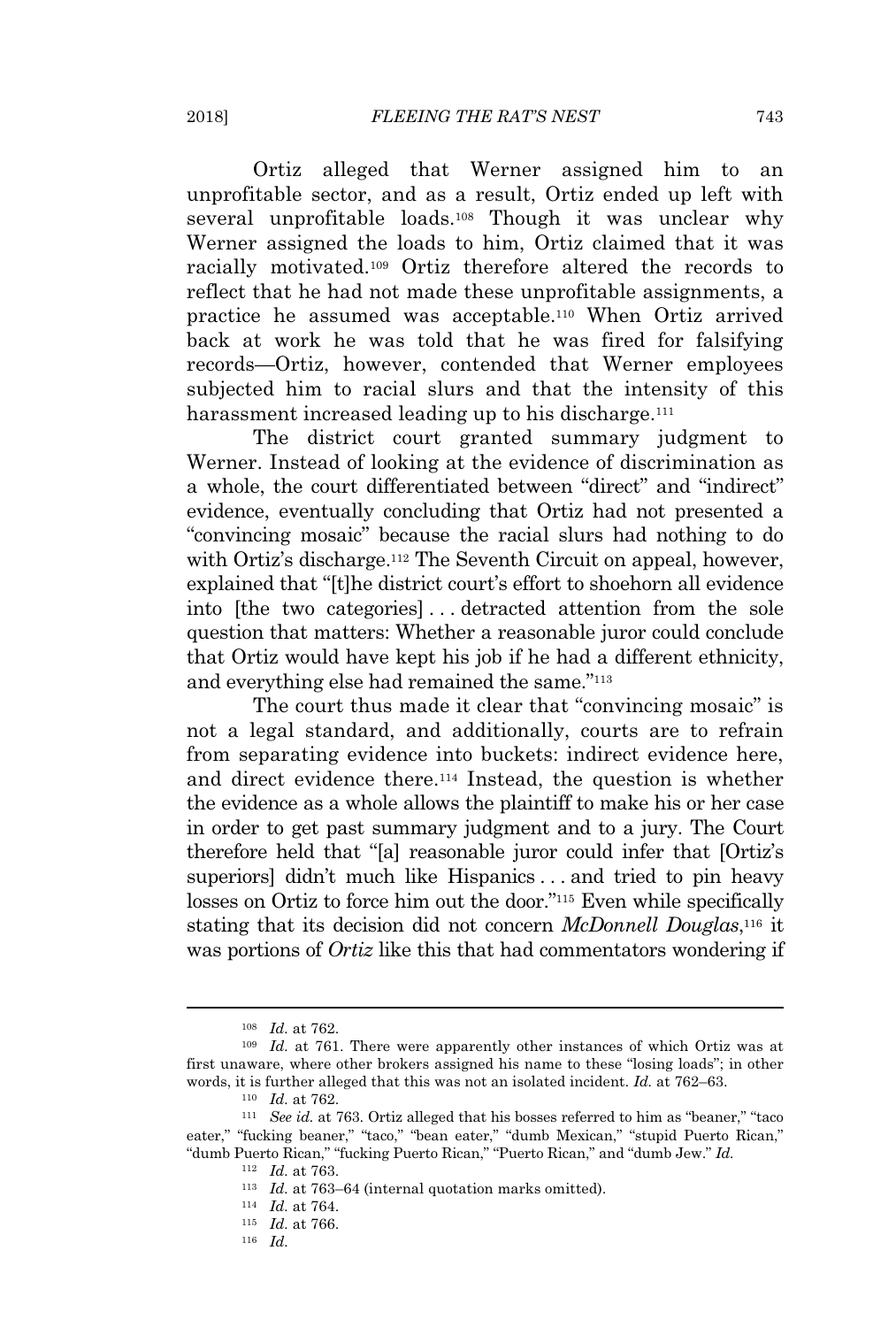the decision was an implicit repudiation of the burden-shifting analysis of *McDonnell Douglas*. 117

#### *A. Reaction to* Ortiz *by the Courts*

Soon after *Ortiz* was decided, courts within the jurisdiction of the Seventh Circuit began applying *Ortiz's* new "test" in the context of employment discrimination cases. For instance, in *Edwards v. Illinois Department of Financial and Professional Regulation*, the court found that even when applying the new standard promulgated in *Ortiz*, <sup>118</sup> "[b]ased on the evidence taken as a whole . . . no reasonable juror could conclude that Defendant failed to rehire Plaintiff based on her sex or race," and "[w]hile Plaintiff present[ed] evidence that [she was treated] differently than other workers, she . . . failed to connect that treatment to her sex or race."<sup>119</sup> In *Edwards*, the treatment of *Ortiz* as a new standard was less than groundbreaking, but in two other cases, the discussion of *Ortiz* highlights some troubling aspects of the *Ortiz* decision and its relation to existing employment discrimination jurisprudence.

In *Davis v. Brennan*, the court discussed whether *Ortiz* had created a new avenue to bring a Title VII claim.<sup>120</sup> In that case, the plaintiff brought a host of Title VII claims against her employer including a national origin discrimination claim, a sex discrimination claim, a discrimination claim brought under the ADEA, and a retaliation claim.<sup>121</sup> The court, acknowledging *Ortiz* as controlling in the Seventh Circuit, found that Davis had "failed to point to sufficient evidence to show that a reasonable factfinder could find that Davis' race or sex was the reason for the alleged adverse actions taken against her," and thus could not defeat the employer's motion for summary judgment "under the *Ortiz* reasonable factfinder method."<sup>122</sup> Interestingly, the court then discussed Davis' argument that she could also separately proceed under the *McDonnell Douglas* burden-shifting method.<sup>123</sup> Thus it appears that if the plaintiff

<sup>119</sup> *Id.* at 951.

<sup>123</sup> *Id.*

<sup>117</sup> *See infra* Part IV.

<sup>118</sup> *See* Edwards v. Ill. Dep't of Fin., 210 F. Supp. 3d 931, 950–54 (N.D. Ill. 2016) (discussing the application of the new standard from *Ortiz*).

<sup>120</sup> Davis v. Brennan, No. 14 C 753, 2016 WL 5476251, at \*2 (N.D. Ill. Sept. 29, 2016).

<sup>121</sup> *Id.* at \*1.

<sup>122</sup> *Id.* at \*3.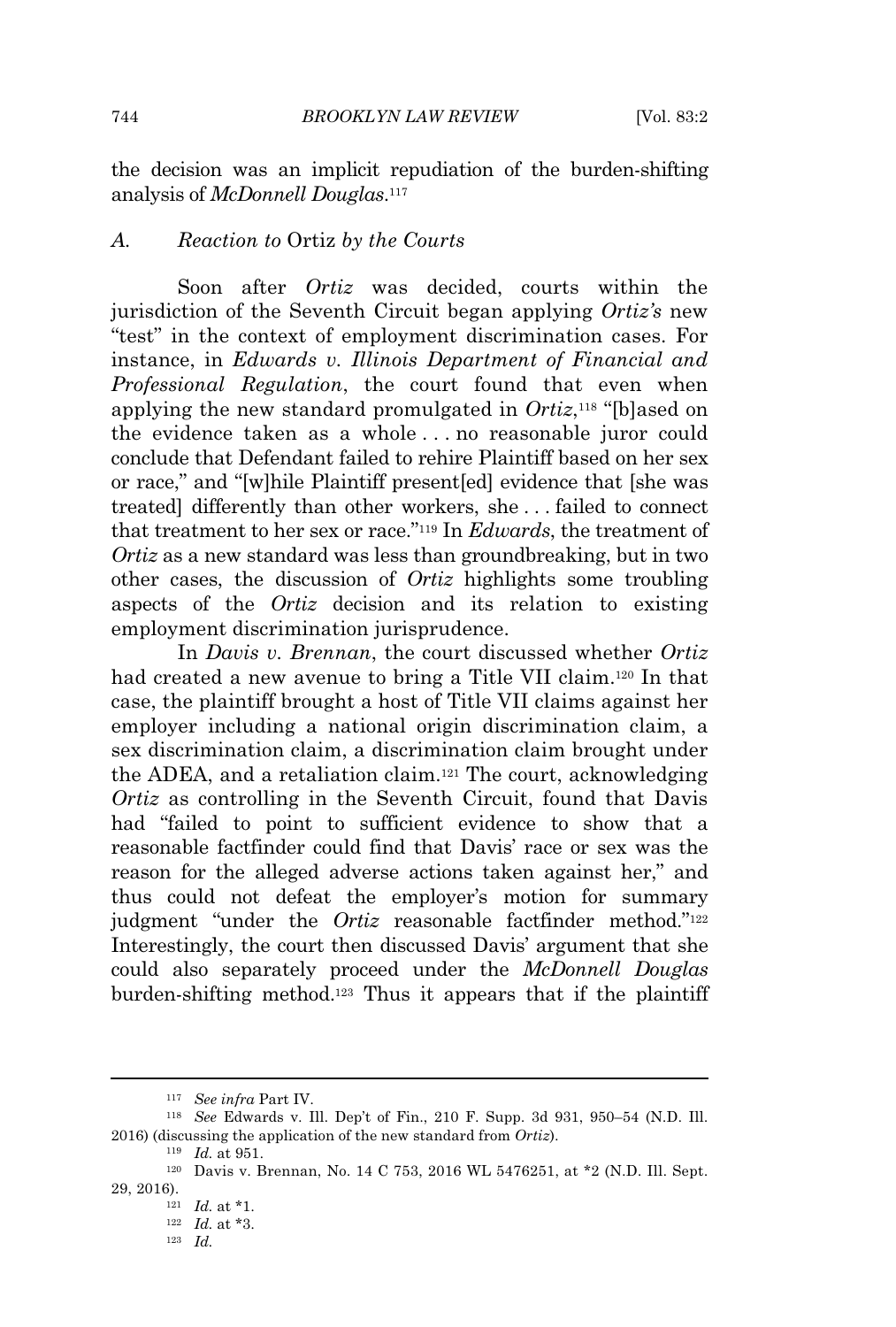could have made her claim under *Ortiz*, then *McDonnell Douglas* as a judicial framework may be superfluous.<sup>124</sup>

The tension between *Ortiz* and existing Title VII jurisprudence is even more obvious in *Knapp v. Evgeros*. 125 First, the *Knapp* court began by summarizing how courts used to analyze employment discrimination cases: either by viewing "direct" evidence, or when direct evidence was not available, the plaintiff could make a prima facie rebuttable presumption of discrimination under *McDonnell Douglas*. <sup>126</sup> The court, however, notes: "That was the old way" in light of *Ortiz*, and that the plaintiff must present evidence that "considered as a whole, would allow a reasonable juror to conclude that the plaintiff was discriminated against due to a protected characteristic."<sup>127</sup>

While this seems like a mere recitation of the new rule, the court continued: "*McDonnell Douglas* identifies one pattern that the evidence might fit that would enable a reasonable juror to find discrimination," but that this pattern "is just one way" that a reasonable juror could find discrimination.<sup>128</sup> Continuing, the court stated that first, it should lay out the evidence to see if it leads to an inference of whether the adverse action was taken because of a protected trait or disability according to *McDonnell Douglas*. If it does not fit the *McDonnell Douglas* pattern, "the court will step back and—again, *considering the evidence as a whole*—determine whether a reasonable factfinder could conclude that [plaintiff] was discriminated against."<sup>129</sup> The court ultimately held that Knapp failed to meet her burden, but came dangerously close to relegating *McDonnell Douglas* to the side: "Although [plaintiff] cannot forestall summary judgment under *McDonnell Douglas*, the question remains whether, more broadly and stepping outside the *McDonnell Douglas* framework, she has adduced evidence otherwise sufficient to allow a reasonable juror to conclude that she was discriminated against due to her disability."<sup>130</sup>

This language is eye-opening. One should stop and consider whether *McDonnell Douglas* is truly necessary if the plaintiff can fail to meet the standard under that analysis, but

<sup>124</sup> In other words, if the underlying critical directive of Title VII is the ability for the plaintiff to make his or her case and present evidence, perhaps the *Ortiz*'s suggestion that the burden to present that evidence be lowered (or altered to be more plaintiff-friendly) wins out.

<sup>125</sup> Knapp v. Evgeros, Inc., 205 F. Supp. 3d 946 (N.D. Ill. 2016).

<sup>126</sup> *Id.* at 955.

<sup>127</sup> *Id.* at 956.

<sup>128</sup> *Id.* at 956–57.

<sup>129</sup> *Id.* (emphasis in original).

<sup>130</sup> *Id.* at 958.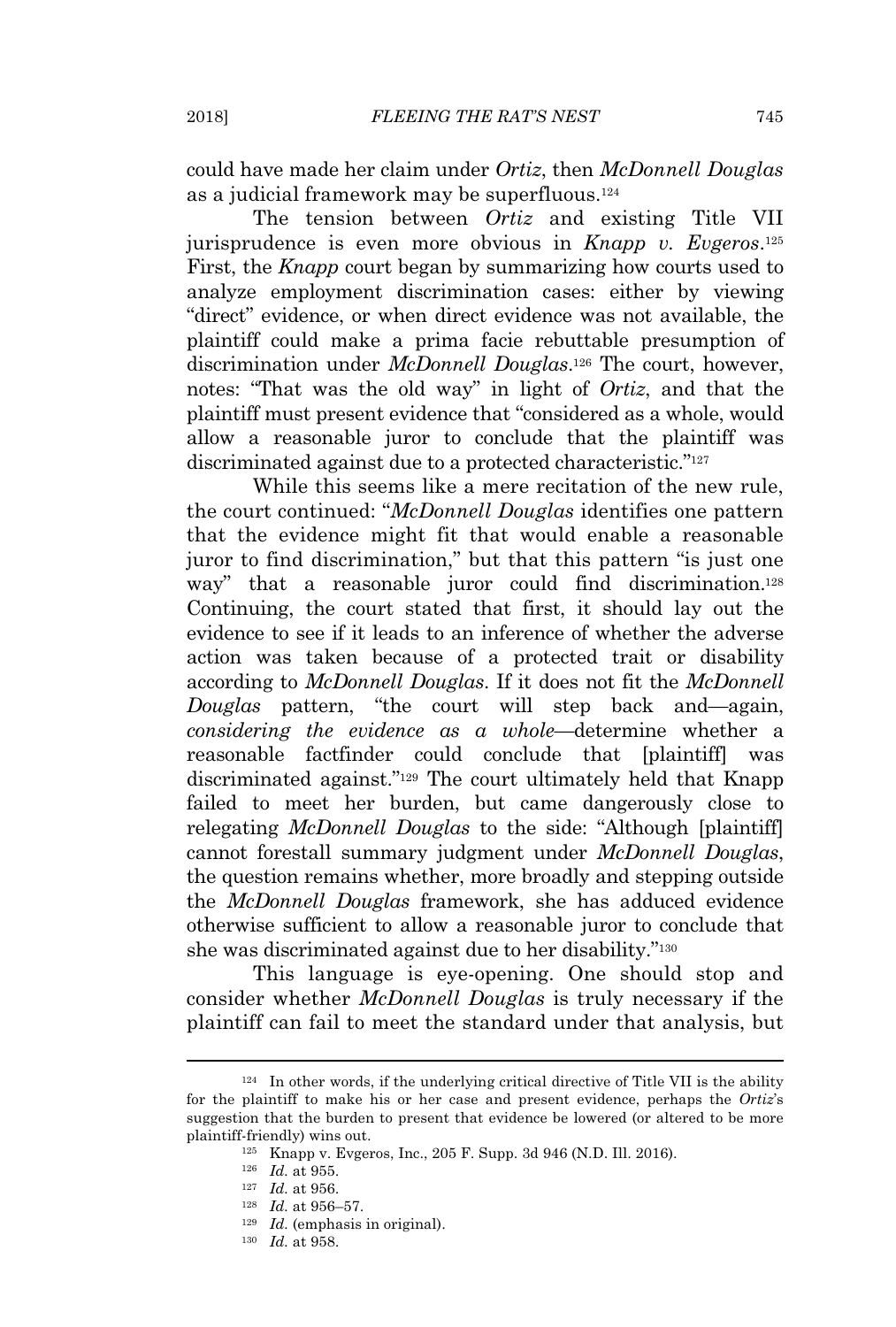still have another opportunity to have the court look at the evidence as a whole. Although it was a lower court making these comments, it seems as though *Ortiz* has already rooted some real confusion in the Seventh Circuit and uncertainty as to the lasting effect of *McDonnell Douglas* as a standard.

# IV. *ORTIZ'S* EFFECT ON *MCDONNELL DOUGLAS*, *NASSAR*, AND TITLE VII CLAIMS IN GENERAL

Any employer, practitioner, law professor, or judge might be somewhat startled to read some of the language of the lower courts after *Ortiz*. Indeed, after *Ortiz* was decided law firms, individual practitioners, and online legal commentators immediately questioned whether *Ortiz* meant the downfall of *McDonnell Douglas*. <sup>131</sup> The district courts within the jurisdiction of the Seventh Circuit have commented on *Ortiz* as well.<sup>132</sup> Therefore, having already delved into the history and treatment of *McDonnell Douglas*, it is necessary to make sense of how *Ortiz* affects its burden-shifting framework. Having focused on how *Nassar* muddied the waters of Title VII employment discrimination cases, especially in the context of retaliation claims, it also makes sense to determine if *Ortiz* will have any effect on *Nassar*'s "but for" causation requirement. Finally, it is also necessary to investigate *Ortiz*'s effects on the state of Title VII claims in general.<sup>133</sup>

<sup>131</sup> *See* William Goren, *McDonell Douglas Dead or Alive?*, LEGAL CONSULTANT: WILLIAM GOREN'S BLOG (Aug. 29, 2016), http://www.williamgoren.com/blog/2016/08/29/ mcdonell-douglas-corporation-v-green-dead-ortiz-v-werner-enterprises/ [https://perma.cc/ 4HQ9-J63F]; Jon Hyman, *Did the 7th Circuit Finally Kill McDonnell Douglas?*, WORKFORCE MAG. (Aug. 23, 2016), http://www.workforce.com/2016/08/23/did-the-7thcircuit-finally-kill-mcdonnell-douglas/ [https://perma.cc/K6E9-7ZST]; Kevin Kraham & Amy Ryder Wentz, *Seventh Circuit to Plaintiffs: Here's Your Burden of Proof*, LITTLER MENDELSON P.C. (Sept. 1, 2016), https://www.littler.com/publication-press/publication/ seventh-circuit-plaintiffs-heres-your-burden-proof [https://perma.cc/3U3X-LN3H]; Elizabeth Odian, *The Seventh Circuit Clarifies Evidentiary Standards in Employment Discrimination Cases*, HINSHAW & CULBERTSON LLP ON JD SUPRA (Aug. 23, 2016), http://www.jdsupra.com/ legalnews/the-seventh-circuit-clarifies-95675/ [https://perma.cc/8KLF-6SSQ]; Paul C. Sweeney, *Discrimination Claims: Focus on What Really Matters, Not a "Rat's Nest of Surplus Tests"*, ICE MILLER LLP (Oct. 11, 2016), http://www.icemiller.com/ice-on-fireinsights/publications/discrimination-claims-focus-on-what-really-matters/ [https://perma.cc/ W4FT-DSJS]; Robert W. Vyverberg & Andrew N. Fiske, *Seventh Circuit Clarifies Evidentiary Standard for Employment Discrimination Claims*, HOLLAND & KNIGHT LLP (Aug. 25, 2016), https://www.hklaw.com/publications/seventh-circuit-clarifies-evidentiarystandard-for-employment-discrimination-claims-08-25-2016/#\_ednref1.

<sup>132</sup> *See* Chumbley v. Bd. of Educ. for Peoria Dist. 150, 220 F. Supp. 3d 915, 921 (C.D. Ill. 2016) (collecting cases).

<sup>133</sup> Because *Ortiz* was decided by the Seventh Circuit, it would be controlling only over those district courts within its jurisdiction. This is not to say, however, that *Ortiz* cannot have drastic impacts on other courts of appeals, and ultimately, the country if reviewed by the Supreme Court.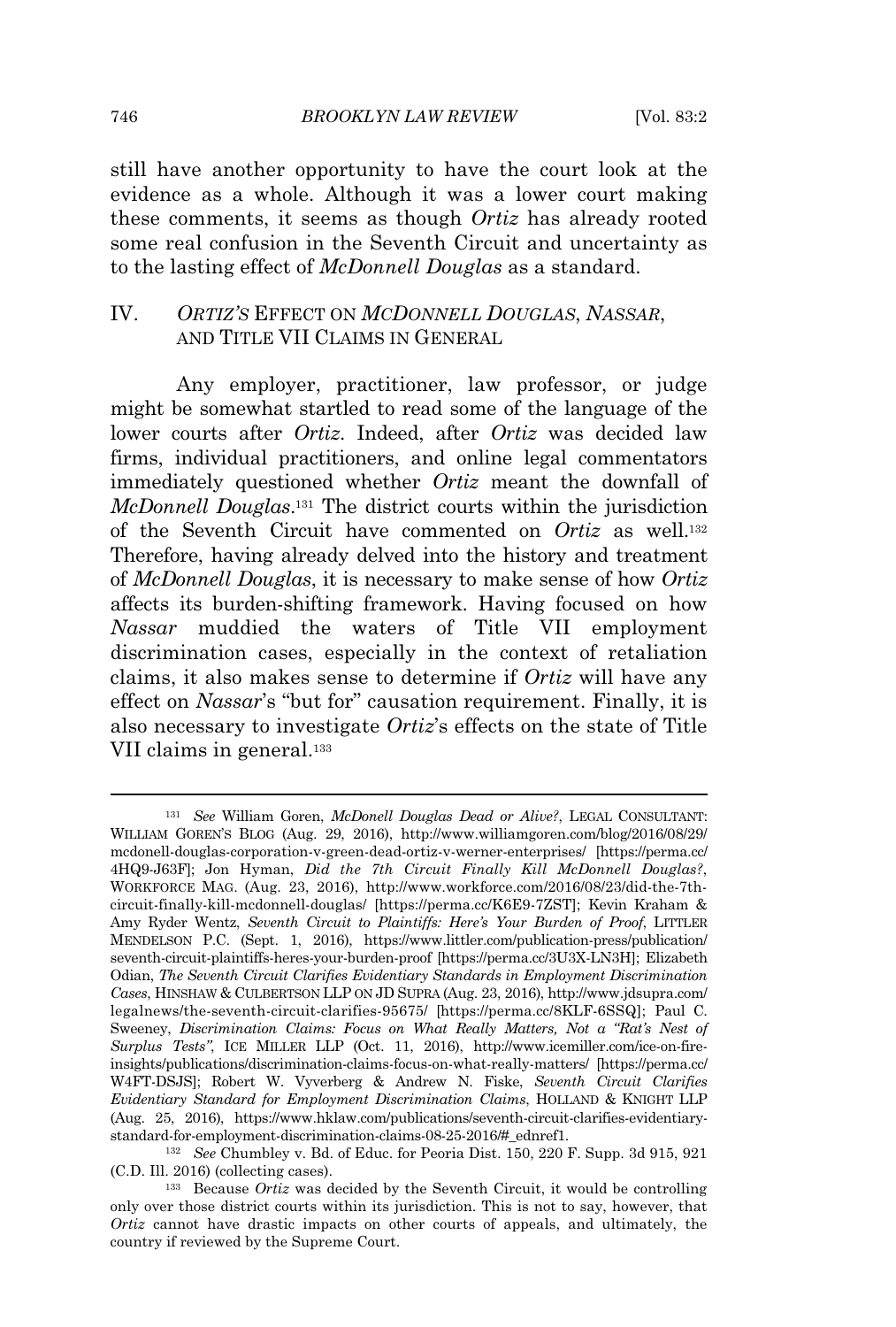*Ortiz* does not explicitly repudiate *McDonnell Douglas* in any way; in fact, near the end of the opinion, perhaps anticipating some of the backlash or confusion over the actual directive of the opinion regarding *McDonnell Douglas* discussed herein, Judge Easterbrook specifically noted one "point of clarification that may be helpful":

The burden-shifting framework created by *McDonnell Douglas Corp. v.* Green, sometimes is referred to as an "indirect" means of proving employment discrimination. Today's decision does not concern *McDonnell Douglas* or any other burden-shifting framework, no matter what it is called as a shorthand. We are instead concerned about the proposition that evidence must be sorted into different piles, labeled "direct" and "indirect" that are evaluated differently. Instead, all evidence belongs in a single pile and must be evaluated as a whole. That conclusion is consistent with *McDonnell Douglas* and its successors.<sup>134</sup>

But despite explicitly stating that the opinion does not affect the technical nature of the *framework* of *McDonnell Douglas*, *Ortiz* does suggest this: that the first prong of the analysis now matters less 135

The Seventh Circuit ultimately concluded that a reasonable juror "might infer that, because of Ortiz's ethnicity, Werner's managers fired him for using techniques that were tolerated when practice by other [employees]."<sup>136</sup> This is somewhat startling, because generally, a plaintiff without direct evidence of discrimination (an incriminating email, for example) must proceed within the *McDonnell Douglas* framework, which first mandates that the plaintiff make a prima facie case of discrimination.<sup>137</sup> In *Ortiz*, however, there is no such analysis.<sup>138</sup>

Commentators have thus expressed concern that this lessens the importance of the *McDonnell Douglas* analysis.<sup>139</sup> These effects can be seen in cases like *Davis v. Brennan* and *Knapp v. Evgeros, Inc.*, where the courts both suggested that courts will not conduct the *Ortiz* test separately from a

<sup>139</sup> *See* Odian, *supra* note 131 ("*Ortiz* may signal a diminishing importance of the prima facie case, shifting emphasis to the ultimate inquiry of whether the employer's rationale for its decision is a pretext for unlawful discrimination."); *but see* Goren, *supra* note 131 (reaching "the exact opposite conclusion" that *Ortiz* "may have killed" *McDonnell Douglas*, and instead noting that "*McDonnell Douglas* in the Seventh Circuit is the only paradigm that matters").

<sup>134</sup> *Ortiz*, 834 F.3d at 766 (internal citations omitted).

<sup>135</sup> *See supra* Section III.B.

<sup>136</sup> *Ortiz*, 834 F.3d at 766.

<sup>137</sup> McDonnell Douglas Corp. v. Green, 411 U.S. 792, 802, 807 (1973).

<sup>138</sup> Rather, there is simply "a common-sense discussion of whether a reasonable juror *could* conclude that some protected class motivated the decision[.]" *See* Hyman, *supra* note 131.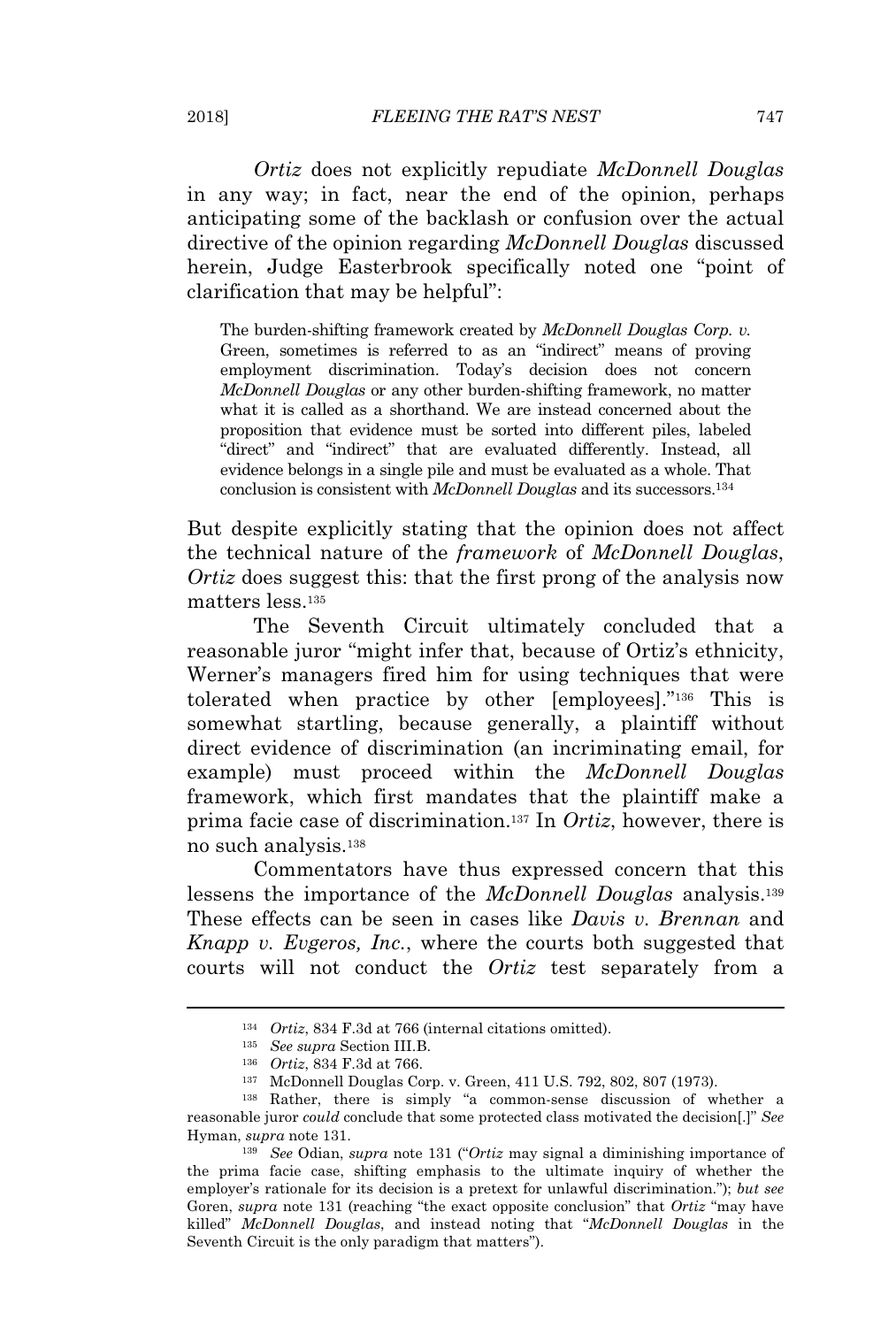*McDonnell Douglas* analysis, and that if one test fails, the plaintiff can still make his or her case under the other.<sup>140</sup> If *Ortiz* does not explicitly repudiate the balance struck in *McDonnell Douglas*, it seems to suggest that the focus should now be on taking the evidence as a whole and then skipping to the third prong of *McDonnell Douglas* where plaintiff must show that an employer's non-discriminatory reasons are mere pretext. That is not the balance that *McDonnell Douglas* struck.

An additional problem follows from reading *Ortiz*. The facts of the case suggest that Ortiz alleged a substantive discriminatory practice by his employer, something akin to Title VII's status-based discrimination provision.<sup>141</sup> But assume that Ortiz had complained to his boss before he went on vacation, and when he came back, he was fired in the same manner and all other facts stayed the same. If Ortiz filed a retaliation claim under Title VII, believing that he was fired for complaining, he would be subject to *Nassar*'s strict "but for" causation requirement.<sup>142</sup> If he had never complained, and instead filed a status-based claim, the world of *Ortiz* would be open to him and the judge would instead look at the evidence as a whole (without any thought to "but for" causation). It seems then that any employee who is subjected to perceived discrimination would be smart to avoid filing even a formal complaint for fear of being subject to the harsh "but for" requirement.

Because *Nassar* dealt specifically with Title VII retaliation claims, *Ortiz*, which seemingly would primarily affect the substantive discrimination section of Title VII, does not disavow *Nassar* in any way. With that said, the motivation behind *Ortiz* can be seen as opposing the core precepts of *Nassar*. Whereas *Ortiz* presumably makes it easier for plaintiffs to present their evidence, *Nassar* notes the need to reign in Title VII retaliation claims and forestall frivolous lawsuits or claims, noting that a lessened "causation standard could also contribute to the filing of frivolous claims, which would siphon resources from efforts by employer, administrative agencies, and courts to combat workplace harassment."<sup>143</sup> Ironically, if the dissent in *Nassar* had won the

<sup>140</sup> *See supra* notes 133–42 and accompanying text.

<sup>141</sup> *See supra* Part III.

<sup>142</sup> *See supra* Section II.A.

<sup>143</sup> Univ. of Tex. Sw. Med. Ctr. v. Nassar, 133 S. Ct. 2517, 2531–32 (2013); *see id.* at 2531 ("The proper interpretation and implementation of  $\S$  2000e-3(a) and its causation standard have central importance to the fair and responsible allocation of resources in the judicial and litigation systems. This is of particular significance because claims of retaliation are being made with ever-increasing frequency.").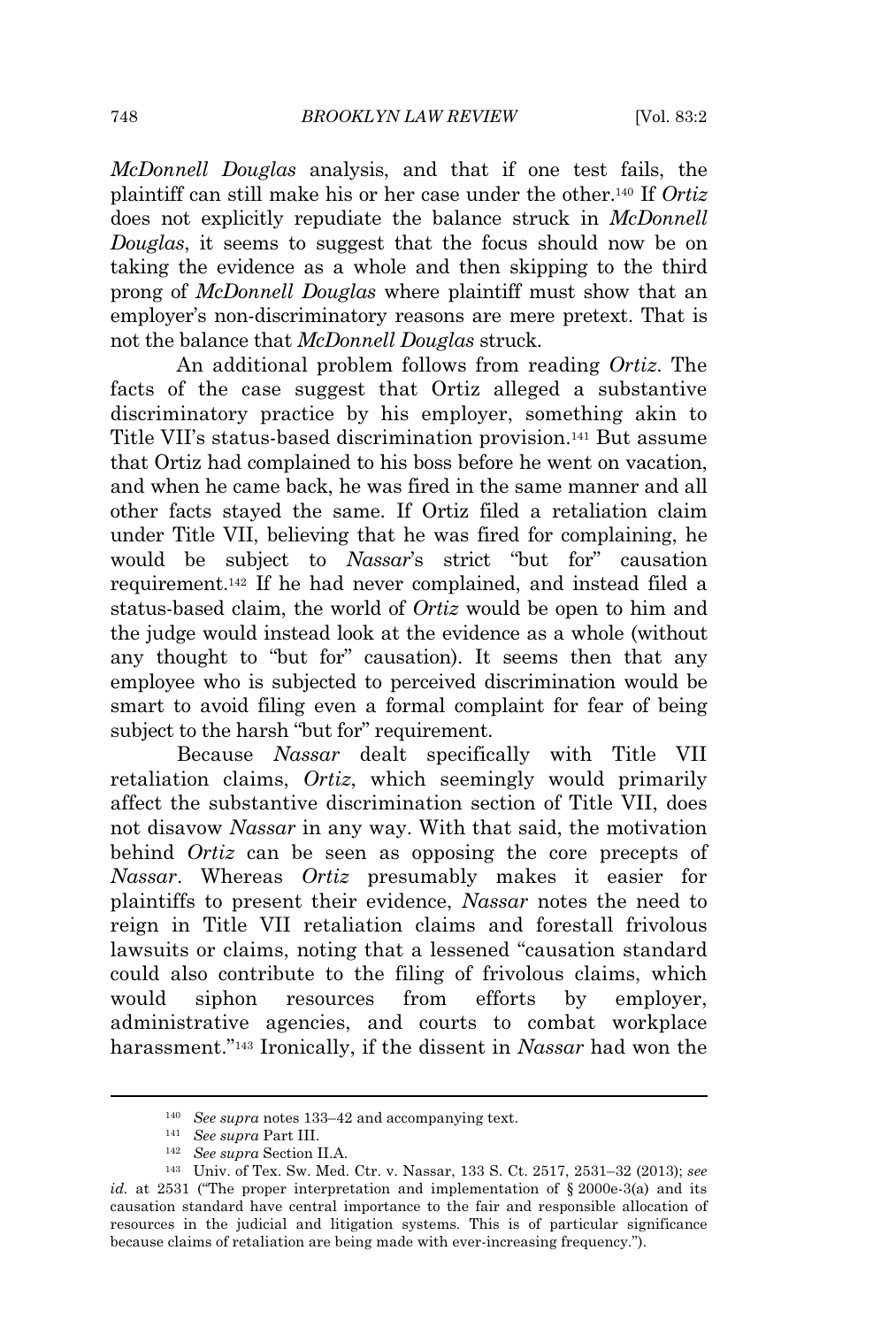day, "Title VII's retaliation provision, like its status-based discrimination provision, would permit mixed-motive claims, and the same causation standard would apply to both provisions."<sup>144</sup> If that were the case, *Ortiz* would have the same, potentially destabilizing effect on Title VII retaliation claims and discrimination claims in general.

#### V. POSSIBLE SOLUTION AND COMPLICATIONS

In light of the major implications for employers and employees dealing with workplace discrimination, there is certain to be continued confusion surrounding the scope and the fallout from *Ortiz*. <sup>145</sup> It would therefore be prudent for the Supreme Court and Congress to acknowledge the confusing territory the federal courts, employers, practitioners, and employees, now find themselves in when it comes to workplace discrimination, or at the very least, how to make a case under Title VII. Additionally, as demonstrated by the number of EEOC claims increasing in the past several years, courts face an extraordinary voluminous increase in the prevalence of every type of employment discrimination cases.<sup>146</sup> With this increase in volume, a cleaner standard is needed.<sup>147</sup> Courts should thus employ the *Ortiz* reasoning and look at evidence as a whole.

Put differently, a simple solution is needed, not because it is a perfect solution, but because it is most prudent. The new test would be simple: the evidence is to be evaluated in its entirety, and the trial judge, who is best equipped and wellpositioned to make the call, will decide if the plaintiff has made his or her case to proceed to trial.<sup>148</sup> The plaintiff would still bear a high burden at the outset, as he or she must present enough evidence, on the whole, to show that the discriminatory

<sup>144</sup> *Id.* at 2545 (Ginsburg, J., dissenting).

<sup>145</sup> *See* Sweeney, *supra* note 131 (advising clients to understand that it is still unknown "whether the *Ortiz* decision will mean more jury trials in the Seventh Circuit").

<sup>146</sup> *See* Crawford v. Metro. Gov't of Nashville & Davidson Cty., Tenn., 555 U.S. 271, 283 (2009) (noting that "[t]he number of retaliation claims filed with the EEOC has proliferated" recently (internal citation omitted)).

<sup>147</sup> *See, e.g.*, Bartlett v. Strickland, 556 U.S. 1, 32 (2009) (discussing the applicability of the "totality of the circumstances" analysis in analyzing a possible violation of Section 2 of the Voting Rights Act of 1965).

<sup>148</sup> Appellate courts have recognized that trial judges are uniquely qualified to rule on matters at trial concerning certain facts and evidence. *See* Neely v. Martin K. Eby Const. Co., 386 U.S. 317, 337 (1967) (Black, J., dissenting) (explaining how trial judges are best equipped to deal with evidentiary issues because "[a]ppellate tribunals are not equipped to try factual issues as trial courts are"); *cf.* Rice v. Collins, 546 U.S. 333, 343 (2006) (Breyer, J., concurring) ("Appellate judges cannot on the basis of a cold record easily second-guess a trial judge's decision about likely motivation.").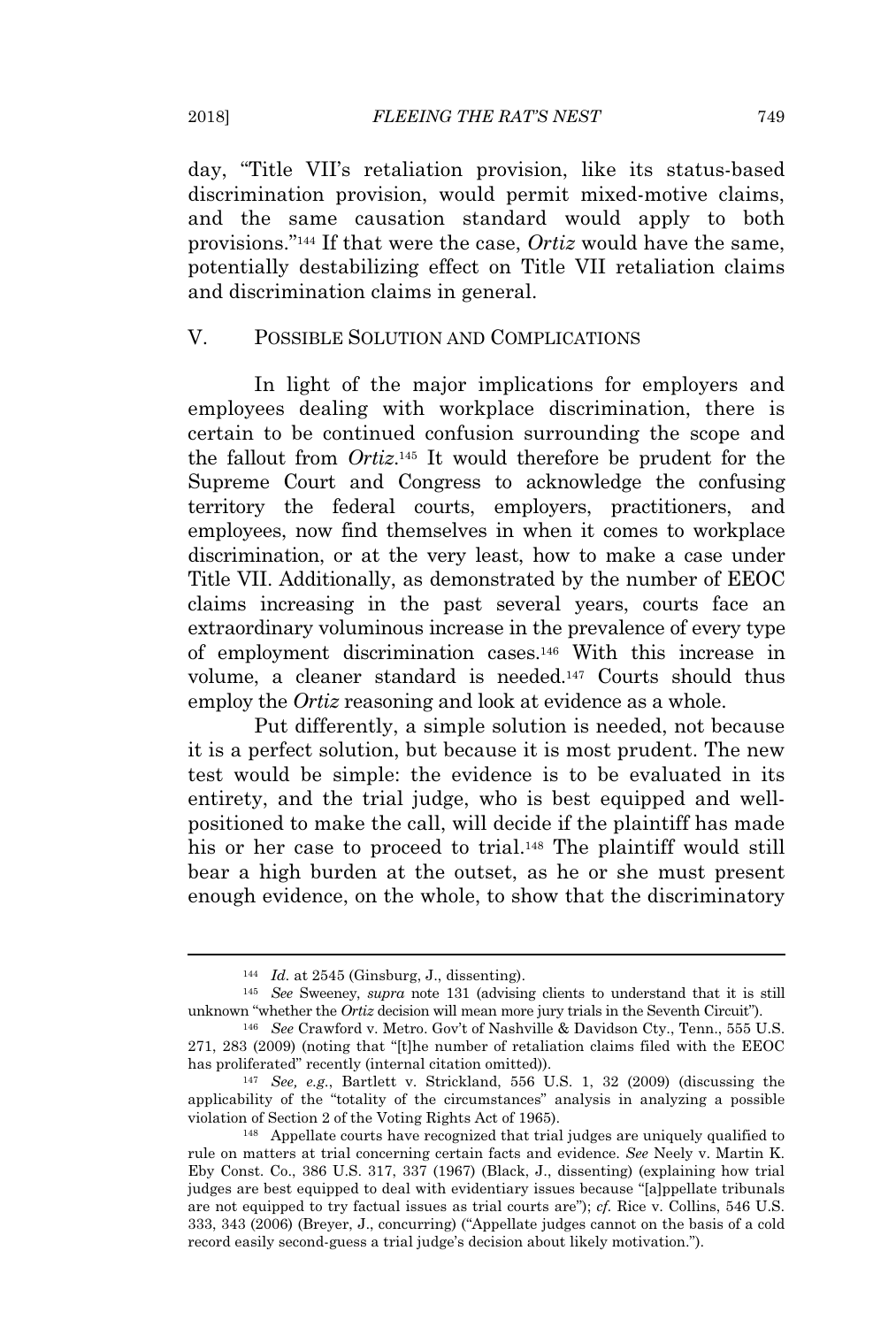behavior existed or that retaliation took place because of a complaint.

In the past, certain judges have advanced the idea of simplified and streamlined tests and standards. Justice William Brennan once noted that "[t]he time has come to borrow William of Occam's razor and sever [a] portion of our analysis."<sup>149</sup> Perhaps not surprisingly, it was Judge Easterbrook, author of *Ortiz*, who advocated for simplicity again almost thirty years ago in *Bonded Financial Services v. European American Bank* where, in discussing "useless steps" in defining certain terms relating to agency and banking law, he advocated that "we slice these off with Occam's Razor and leave a more functional rule."<sup>150</sup> This same method can be applied to Title VII disputes.

Taking Justice Brennan's and Judge Easterbrook's suggestions into account, the new test would be simple: the plaintiff's evidence is to be evaluated in its entirety, and the trial judge, who is best equipped and well-positioned to make the call, will decide if the plaintiff has made his or her case to proceed to trial, weighing the employer's legitimate reason for the adverse action if one exists.<sup>151</sup> The plaintiff still would bear a high burden at the outset, as he or she must present enough evidence on the whole to show that the discriminatory behavior existed or that retaliation took place because of a complaint.

It is worth pausing to return to 2012 and note that Judge Wood of the Seventh Circuit hinted at a sea change in evaluation of Title VII litigation, arguing that judicial rules should be as simple as possible, and specifically, concerning the "rat's nest" of tests concerning employment discrimination and retaliation cases; that

[p]erhaps McDonnell Douglas was necessary nearly 40 years ago, when Title VII litigation was still relatively new in the federal courts. By now, however . . . the various tests that we insist lawyers use have lost their utility. Courts manage tort litigation every day without the ins and outs of

<sup>149</sup> Chauffeurs, Teamsters & Helpers, Local No. 391 v. Terry, 494 U.S. 558, 575 (1990). *See* L.W. Matteson, Inc. v. United States, 61 Fed. Cl. 296, 310 n.10 (2004) ("William of Occam . . . is said to have remarked that '*entiata non sunt multiplicanda preater necessitatem,*' or 'entities should not be multiplied more than necessary.' As such, where there are two competing theories or explanations, all other things being equal, the simpler one is probably correct.").

<sup>150</sup> Bonded Fin. Servs., Inc. v. European Am. Bank, 838 F.2d 890, 894 (7th Cir. 1988). Judge Easterbrook has invoked Occam's famous razor more than once. *See* R.H. Helmholz, *Ockham's Razor in American Law*, 21 TUL. EUR. & CIV. L.F. 109, 113 (2006); *see also* Diaz v. Fort Wayne Foundry Corp., 131 F.3d 711, 712 (7th Cir. 1997) ("[I]t is best to take Occam's Razor and slice off unnecessary steps and proceed directly to the question whether the evidence would permit a rational trier of fact to conclude that the statute has been violated.").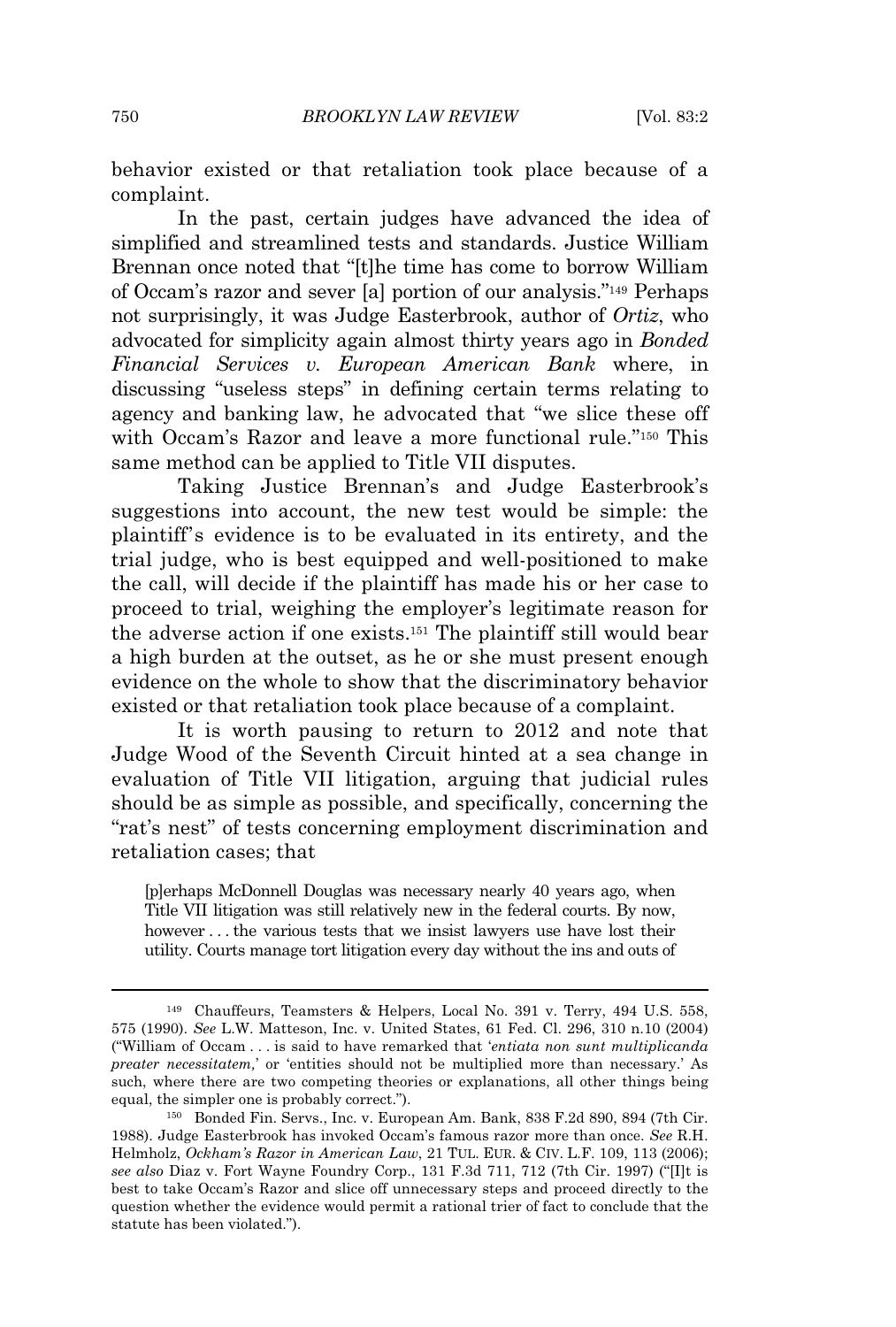these methods of proof, and I see no reason why employment discrimination litigation (including cases alleging retaliation) could not be handled in the same straightforward way....Put differently, it seems to me that the time has come to collapse all these tests into one.<sup>152</sup>

Some judges seem to already be trending in this direction. In *Freelain v. Village of Oak Park*, the court seems to infer from the language in *Ortiz* that employment discrimination *and* retaliation claim should be evaluated under the new standard of: "Evidence is evidence."<sup>153</sup> One court has since named the method adopted in *Ortiz* the "reasonable factfinder method."<sup>154</sup>

As discussed above,<sup>155</sup> this new method and proposed application has ramifications for *McDonnell Douglas*: at least one decision has further questioned the overall importance of *McDonnell Douglas* going forward: in *Donley v. Stryker Corp.*, the court specifically stated that "'[a] district court must not limit its analysis to *McDonnell Douglas*,' but broadly examine whether 'the record contain[s] sufficient evidence to permit a reasonable fact finder to conclude that retaliatory motive caused [one's] discharge.'"<sup>156</sup> Thus *McDonnell Douglas*'s preeminence as a standard may now be up in the air. In other words, by making *McDonnell Douglas* optional (the plaintiff can still succeed if he or she cannot make a prima facie case under the burden shifting test), *Ortiz* relegates *McDonnell Douglas* to the side. After all, if a plaintiff can still make his or

<sup>156</sup> Donley v. Stryker Corp., No. 15 C 5586, 2017 WL 66822, at \*4 (N.D. Ill. Jan. 6, 2017) (alternation in original) (internal citations omitted) (quoting Zegarra v. John Crane, Inc., 218 F. Supp. 3d 655, 666 (N.D. Ill. 2016).

<sup>152</sup> Coleman v. Donahoe, 667 F.3d 835, 863 (7th Cir. 2012) (Wood, J., concurring) (internal citation omitted); *id.* ("In order to defeat summary judgment, the plaintiff one way or the other must present evidence showing that she is in a class protected by the statute, that she suffered the requisite adverse action (depending on her theory), and that a rational jury could conclude that the employer took that adverse action on account of her protected class, not for any non-invidious reason.").

<sup>153</sup> Freelain v. Vill. of Oak Park, No. 13 CV 3682, 2016 WL 6524908, at \*4 n.4 (N.D. Ill. Nov. 3, 2016) (quoting Ortiz v. Werner Enter., Inc., 834 F.3d 760, 765 (7th Cir. 2016)); *id.* at \*11 (analyzing the plaintiff's retaliation claim and commenting that "[p]ieces of evidence should not be evaluated in isolation, but as a whole" as espoused in *Ortiz*).

<sup>154</sup> Henderson v. McDonald, No. 15 C 4445, 2016 WL 7231606, at \*2 (N.D. Ill. Dec. 14, 2016) ("The Seventh Circuit held that a plaintiff can defeat a defendant's motion for summary judgment under the *Ortiz* reasonable factfinder method by pointing to sufficient evidence to show that a reasonable factfinder could 'conclude that the plaintiff's [protected characteristic] caused the . . . adverse employment action.'" (alteration in original) (citing Ortiz v. Werner Enter., Inc., 834 F.3d 760, 765 (7th Cir. 2016), *vacated and remanded sub nom.* Henderson v. Shulkin, No. 17-1074, 2017 WL 6550598 (7th Cir. Dec. 22, 2017))).

<sup>155</sup> *See supra* Part IV.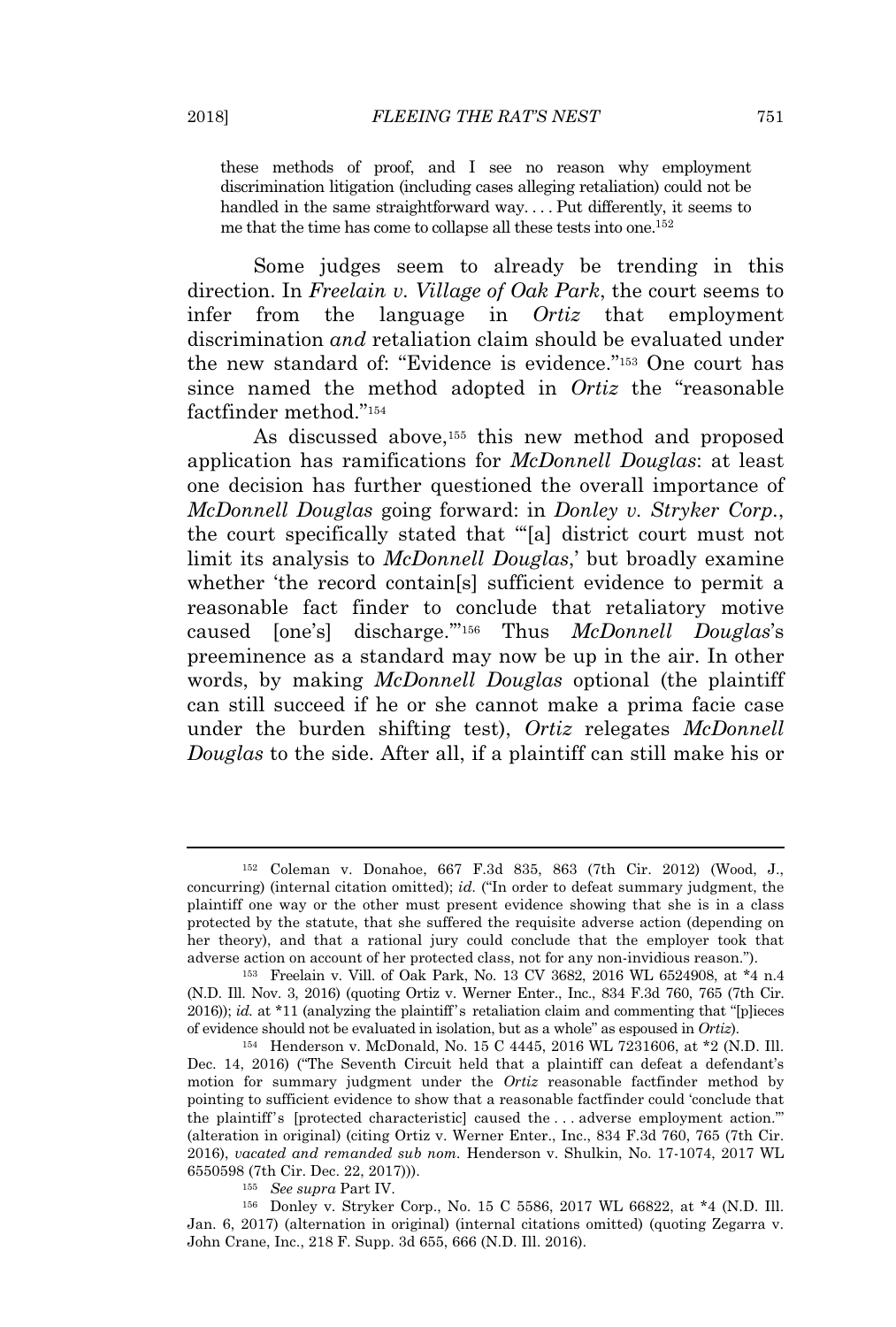her case without proceeding under the burden-shifting framework, is it really necessary?<sup>157</sup>

But this note treats these concerns as positives—this new standard, applying our razor, can be simple: the courts can dispose of multi-factored tests and burden-shifting analyses and instead refine the Title VII analysis by making it simpler: look at the evidence as a whole, weighing all direct and indirect evidence against any evidence presented by the employer supporting a legitimate (non-discriminatory or retaliatory) adverse action. Of course, it may be argued that the plaintiff should carry a heavy burden in the face of legitimate reasons for an employer's adverse action. It may also be argued that the judicial system would be harmed by allowing more cases to proceed further than they may have without the new standard. But in consideration of the various core values of the Civil Rights Act and Title VII, one being that "the civil rights of every American" have the chance to be achieved through law,<sup>158</sup> the alternatives to not addressing our Title VII jurisprudence are worse. To allow legitimate employee claims of discrimination and retaliation to be disposed of due to a lack or direct evidence or the existence of disingenuous pretextual employer justifications would put the Civil Rights Act's core mission in jeopardy.

Of course, Congress can also follow the above suggestion by passing legislation directing the courts to abandon the "rat's

<sup>157</sup> Various courts have noted that simpler is better when it comes to judicial standards and rules. *See, e.g.*, Hertz Corp. v. Friend, 559 U.S. 77, 80, 94 (2010) (placing "primary weight upon the need for judicial administration of [ ] jurisdictional statute[s] to remain as simple as possible" because, *inter alia*, "[s]imple jurisdictional rules also promote greater predictability"); Payton v. New York, 445 U.S. 573, 620 (1980) (White, J., dissenting) (preferring "to adopt a clear and simple rule" regarding warrantless Fourth Amendment searches and seizures during the daytime wherein an officer may enter a suspect's house after "knocking and announcing their presence"); Hugg v. Augusta Ins. & Banking Co., 48 U.S. 595, 606 (1849) (discussing the common law rule of liability for the destruction of good damaged during shipment, noting that "[t]he rule as settled seems preferable, for its certainty and simplicity"); Blakely v. Wards, 738 F.3d 607, 629–30 (4th Cir. 2013) (noting a preference for a "simpler rule" concerning abusive prisoner-litigants compared to the "amorphous nature of [a] multi-factor test"); United States v. Nunez, 673 F.3d 661, 666 (7th Cir. 2012) (discussing a "welcome simplification of doctrine" concerning criminal conspiracies and wholesale drug dealing).For additional commentary on favoring simple over complex rules, *see generally* Eric W. Orts, *Simple Rules and the Perils of Reductionist Legal Thought Simple Rules for A Complex World by Richard A. Epstein*, 75 B.U. L. REV. 1441 (1995) (book review); *see* Helmholz, *supra* note 150, at 119–20 (discussing the example of Justice Brennan realizing that "the 'scholasticist debate' required to decide whether a remedy was legal or equitable in nature was 'impracticable and unilluminating.' Better to stick with a simpler test" (internal citations omitted)); s*ee also id.* at 115–23 for more examples of judicial interpretation of Ockham's Razor and the idea of judicial simplicity. *But see* Louis Kaplow*, Rules Versus Standards: An Economic Analysis*, 42 DUKE L.J. 557, 566–67 (1992) (discussing, *inter alia*, the idea that complex standards or rules might often be preferred to their "simple" counterparts).

<sup>158</sup> *See* Brown, *supra* note 22, at 532.